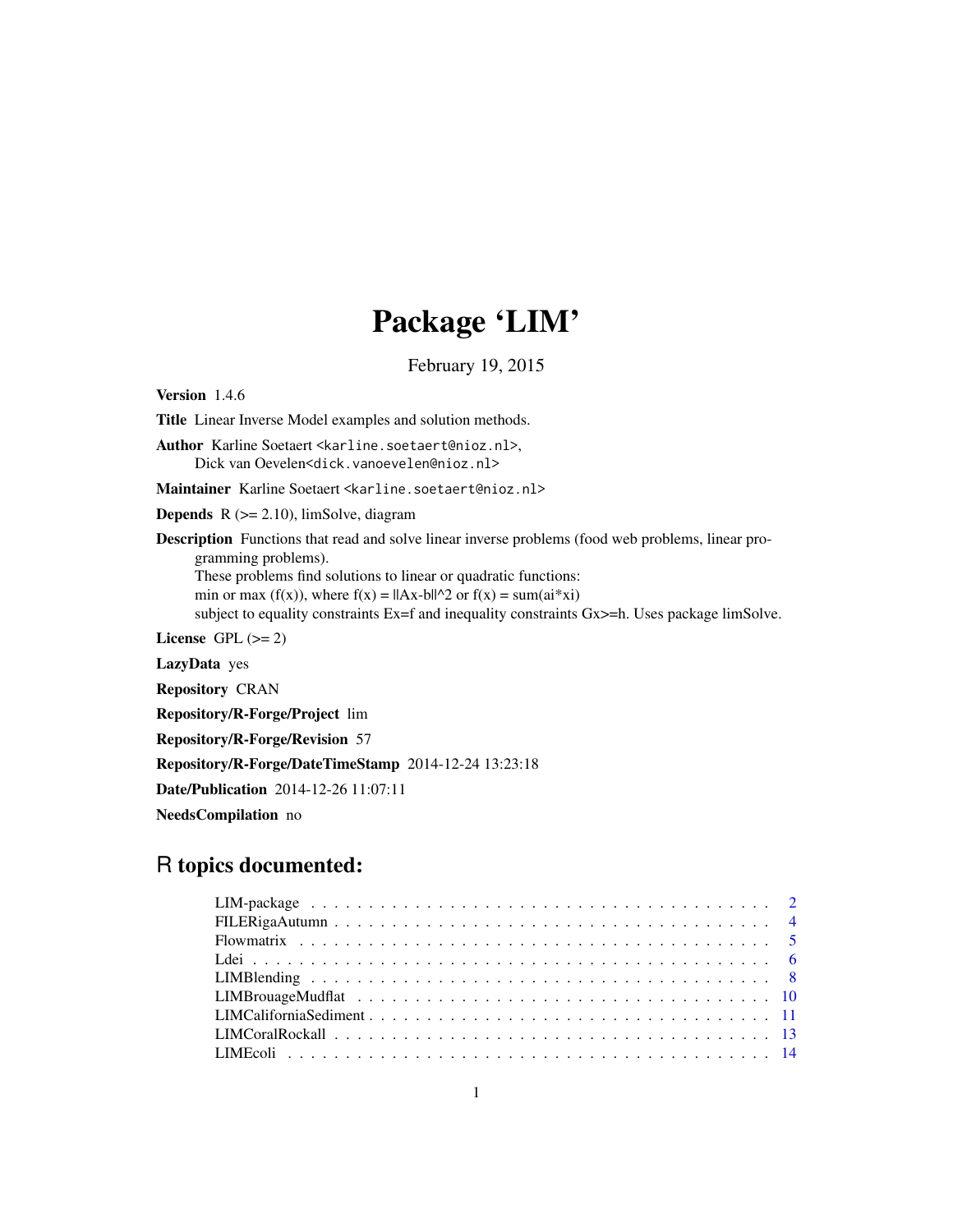<span id="page-1-0"></span>

LIM-package *Linear Inverse Model examples and solution methods*

## Description

functions that read and solve linear inverse problems (food web problems, linear programming problems, flux balance analysis).

These problems find solutions to linear or quadratic functions: min or max (f(x)), where  $f(x)$  =  $||Ax - b||^2$  or  $f(x) = sum(ai * xi)$ 

subject to equality constraints  $Ex = f$  and inequality constraints  $Gx \geq h$ . Uses package limSolve.

## Details

| Package: LIM     |                                        |
|------------------|----------------------------------------|
| Type: Package    |                                        |
| Version: $1.4.3$ |                                        |
|                  | Date: 2011-09-05                       |
|                  | License: GNU Public License 2 or above |

The model problem is formulated in text files in a way that is natural and comprehensible. Functions in LIM then converts this input into the required linear equality and inequality conditions, which can be solved either by least squares or by linear programming techniques. By letting an algorithm formulate the mathematics, it is simple to reformulate the model in case a parameter value changes, or a component is added or removed.

Three different types of problems are supported: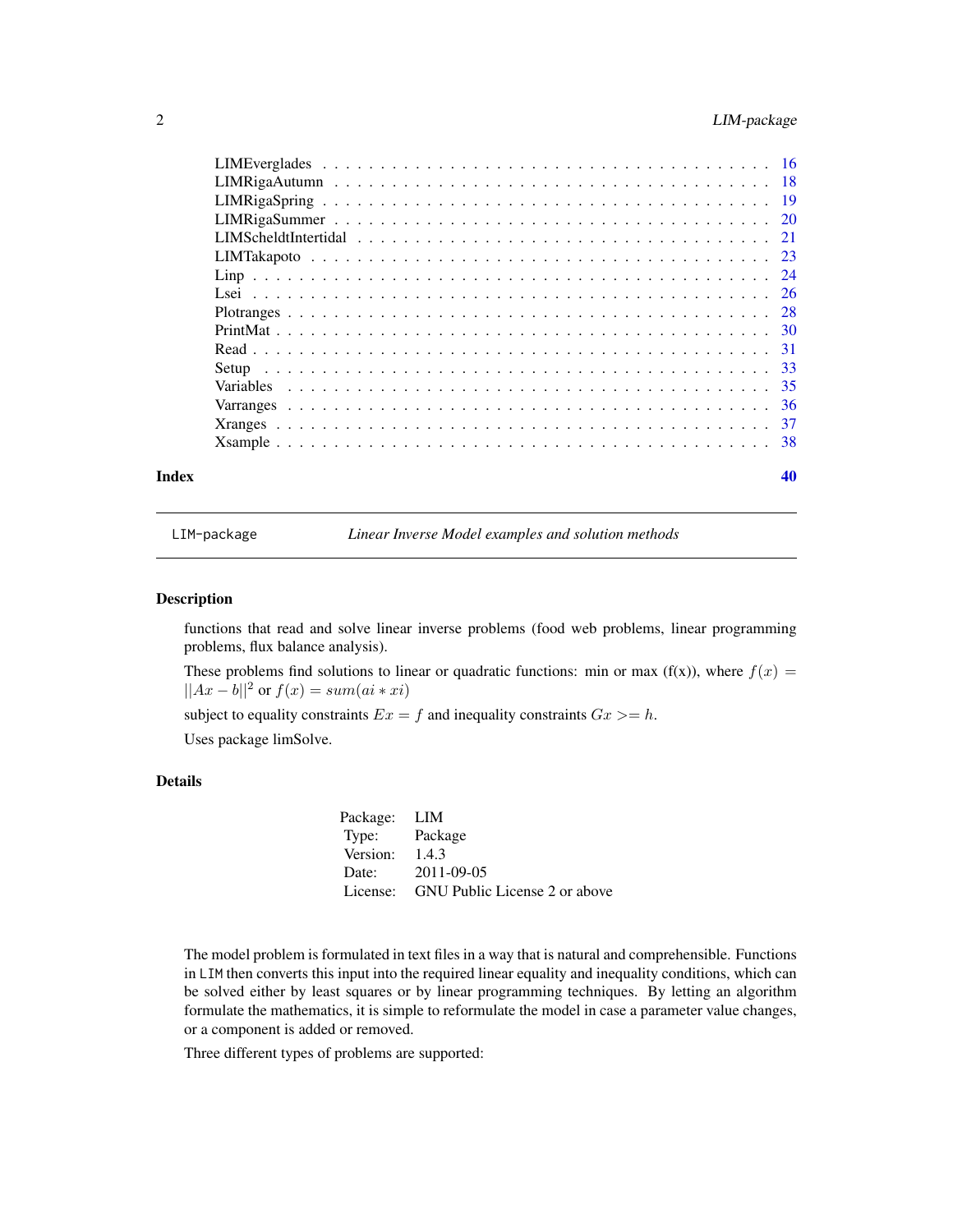## <span id="page-2-0"></span>LIM-package 3

flow networks,

reaction networks (e.g. flux balance analysis).

and other (operations research) problems.

The first two cases are based on mass balances of the components.

The package includes many examples

## Author(s)

Karline Soetaert (Maintainer),

Dick van Oevelen

#### References

Description of the software:

van Oevelen D, Van den Meersche K, Meysman FJR Soetaert K, Middelburg JJ, Vezina AF., 2009. Quantifying Food Web Flows Using Linear Inverse Models. Ecosystems 13: 32-45 DOI: 10.1007/s10021-009-9297-6. [http://www.springerlink.com/content/4q6h4011511731m5/ful](http://www.springerlink.com/content/4q6h4011511731m5/fulltext.pdf)ltext. [pdf](http://www.springerlink.com/content/4q6h4011511731m5/fulltext.pdf)

(please use the above citation when using the software)

About food web modelling:

Soetaert, K., van Oevelen, D., 2009. Modeling food web interactions in benthic deep-sea ecosystems: a practical guide. Oceanography (22) 1: 130-145.

Application of deep-water food web:

van Oevelen, Dick, Gerard Duineveld, Marc Lavaleye, Furu Mienis, Karline Soetaert, and Carlo H. R. Heip, 2009. The cold-water coral community as hotspot of carbon cycling on continental margins: A food web analysis from Rockall Bank (northeast Atlantic). Limnology and Oceangraphy 54:1829-1844.

[http://www.aslo.org/lo/toc/vol\\_54/issue\\_6/1829.pdf](http://www.aslo.org/lo/toc/vol_54/issue_6/1829.pdf)

A flux balance analysis application:

Karline Soetaert. Escherichia coli Core Metabolism Model in LIM. LIM package vignette (see also below).

## See Also

[Read](#page-30-1), [Setup](#page-32-1) for reading files and creating the model

[Ldei](#page-5-1), [Lsei](#page-25-1),[Linp](#page-23-1),

[Flowmatrix](#page-4-1), [Plotranges](#page-27-1), [Variables](#page-34-1),

[Varranges](#page-35-1), [Xranges](#page-36-1), [Xsample](#page-37-1).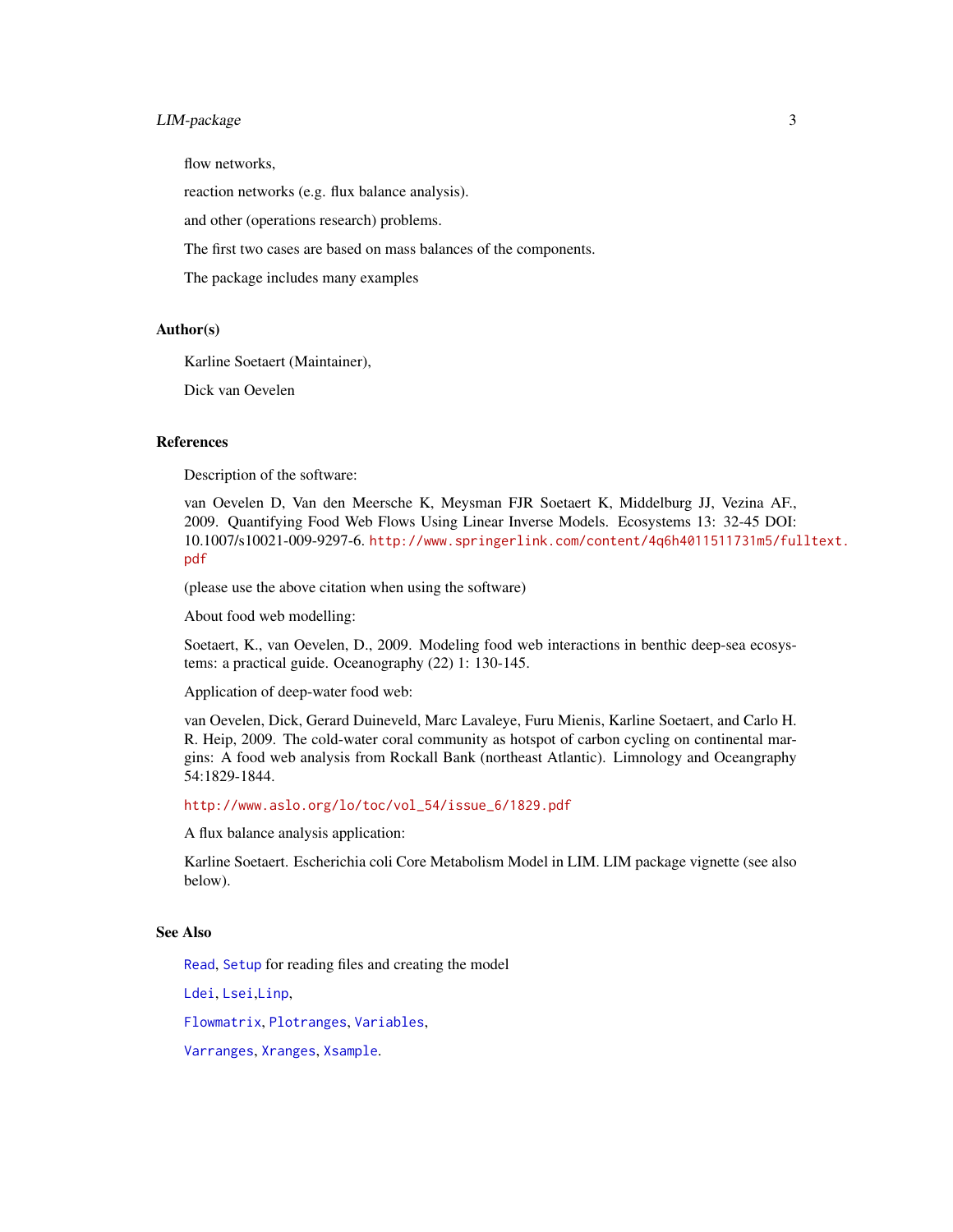## Examples

```
## Not run:
## show examples (see respective help pages for details)
example(Lsei)
example(LIMRigaSpring)
example(Ldei)
example(Xsample)
example(Varranges)
## run demos
demo("LIMexamples")
## open the directory with R sourcecode examples
browseURL(paste(system.file(package="LIM"), "/doc/examples/Foodweb", sep=""))
browseURL(paste(system.file(package="LIM"), "/doc/examples/LinearProg", sep=""))
browseURL(paste(system.file(package="LIM"), "/doc/examples/Reactions", sep=""))
## the deep-water coral food -web
browseURL(paste(system.file(package="LIM"), "/doc/examples/Foodweb/coral", sep=""))
## show package vignette with tutorial about how to create input files
vignette("LIM")
## E.coli example vignette - flux balance analysis
vignette("LIMecoli")
browseURL(paste(system.file(package="LIM"), "/doc", sep=""))
## End(Not run)
```
FILERigaAutumn *Input text "file" for gulf of Riga autumn planktonic food web*

## **Description**

Input text "file" for the Carbon flux Gulf of Riga planktonic food web in autumn as described in Donali et al. (1999).

The Gulf of Riga is a highly eutrophic system in the Baltic Sea

The foodweb comprises 7 functional compartments and two external compartments, connected with 26 flows.

Units of the flows are mg C/m3/day

The "dataset" RigaAutumnFile is included to demonstrate the use of a text input file for food web models.

The original file, RigaAutumn.input can be found in subdirectory 'web' of the packages directory In this subdirectory you will find many foodweb example input files

- They can be read using [Read](#page-30-1)(file)
- Or they can be directly solved using [Setup](#page-32-1)(file)

<span id="page-3-0"></span>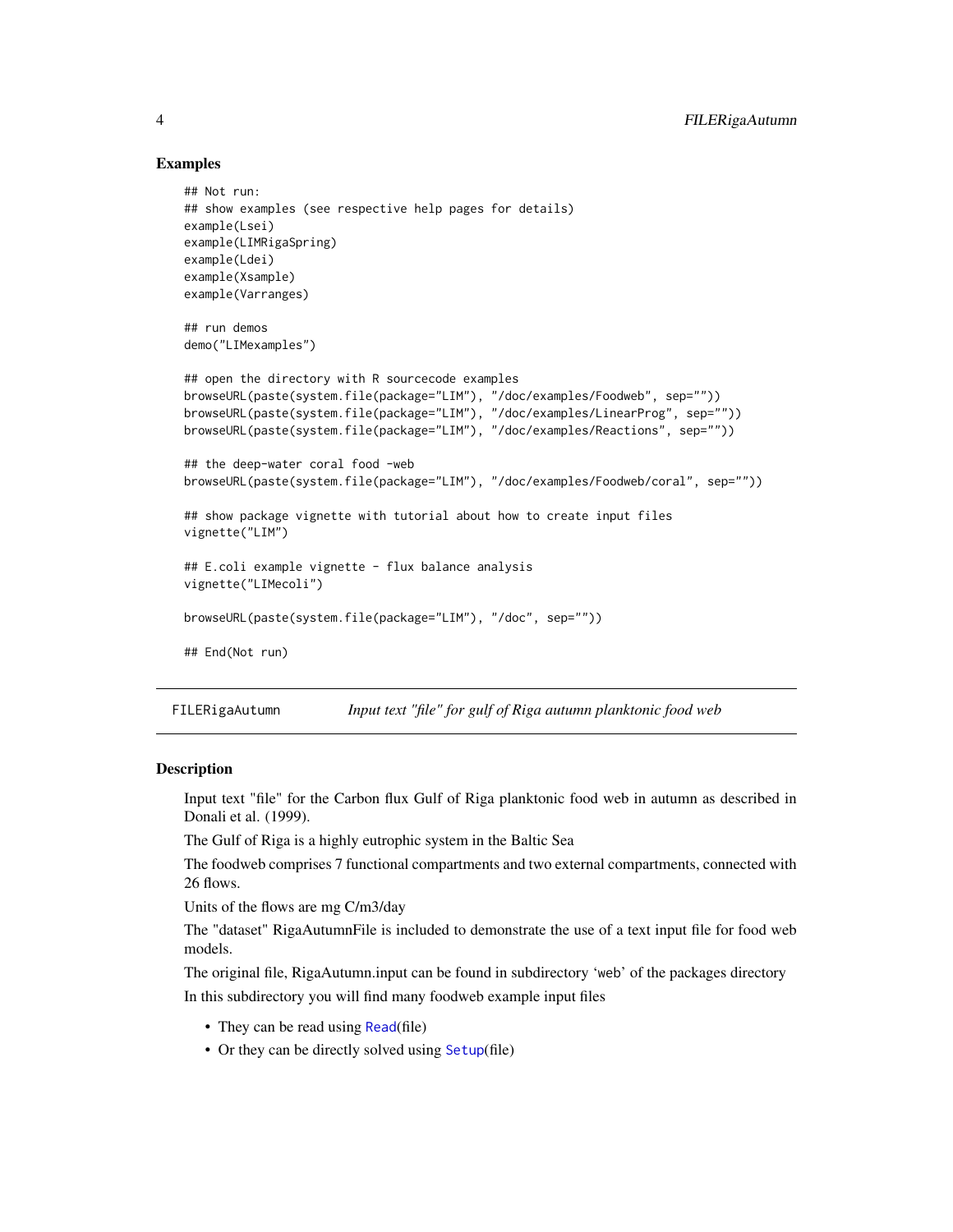#### <span id="page-4-0"></span>Flowmatrix 5

## Usage

data(FILERigaAutumn)

## Format

vector of character strings as present in the original file

## Author(s)

Karline Soetaert <karline.soetaert@nioz.nl>

#### References

Donali, E., Olli, K., Heiskanen, A.S., Andersen, T., 1999. Carbon flow patterns in the planktonic food web of the Gulf of Riga, the Baltic Sea: a reconstruction by the inverse method. Journal of Marine Systems 23, 251..268.

#### See Also

[LIMRigaAutumn](#page-17-1) a list containing the linear inverse model specification, generated from file 'RigaAutumn.input'

#### Examples

print(FILERigaAutumn)

```
# RigaAutumnInput is a vector of text strings -
# here it is first converted to a "File"
# When using the example files in the LIM directory,
# this first statement is not necessary
## Not run:
File <- textConnection(FILERigaAutumn)
RigaAutumn.input <- Read(File)
```
## End(Not run)

<span id="page-4-1"></span>Flowmatrix *Generates a flow matrix for an inverse (foodweb) problem*

## Description

Given a linear inverse model food web input list, generates a flow matrix, that contains the values of flows

#### Usage

Flowmatrix(lim, web = NULL)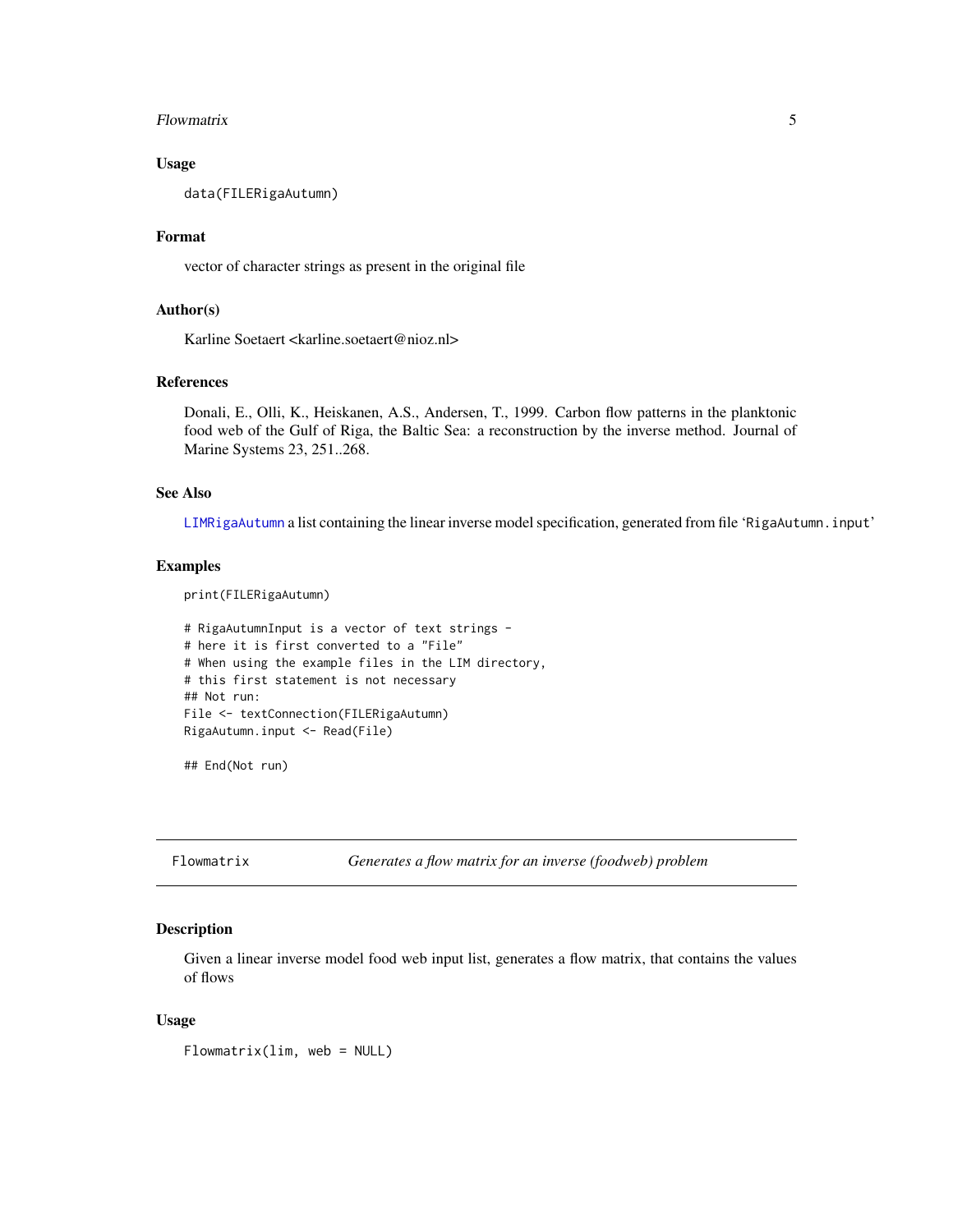## <span id="page-5-0"></span>**Arguments**

| lim | a list that contains the linear inverse model specification, as generated by func-<br>tion setup.limfile.                  |
|-----|----------------------------------------------------------------------------------------------------------------------------|
| web | the solved (food) web problem, i.e. the values of the unknowns; if not specified,<br>the model is solved first, using Ldei |

## Value

the flow matrix, containing the magnitude of the flows.

The value on row i and column j is the flow \*from\* i and \*to\* j

#### Author(s)

Karline Soetaert <karline.soetaert@nioz.nl>

## See Also

[plotweb](#page-0-0) from package diagram, which takes as input the flow matrix and plots the food web

#### Examples

Flowmatrix(LIMRigaAutumn)

<span id="page-5-1"></span>Ldei *Solves a linear inverse model using least distance programming*

## Description

Solves a linear inverse model using least distance programming, i.e. minimizes the sum of squared unknowns.

Input presented either:

- as matrices E, F, A, B, G, H (Ldei.double)
- as a list (Ldei.lim) or
- as a lim input file (Ldei.limfile)

## Usage

```
Ldei(...)
## S3 method for class 'lim'
Ldei(lim, ...)
## S3 method for class 'limfile'
Ldei(file, verbose = TRUE, ...)
## S3 method for class 'character'
Ldei(...)
## S3 method for class 'double'
Ldei(...)
```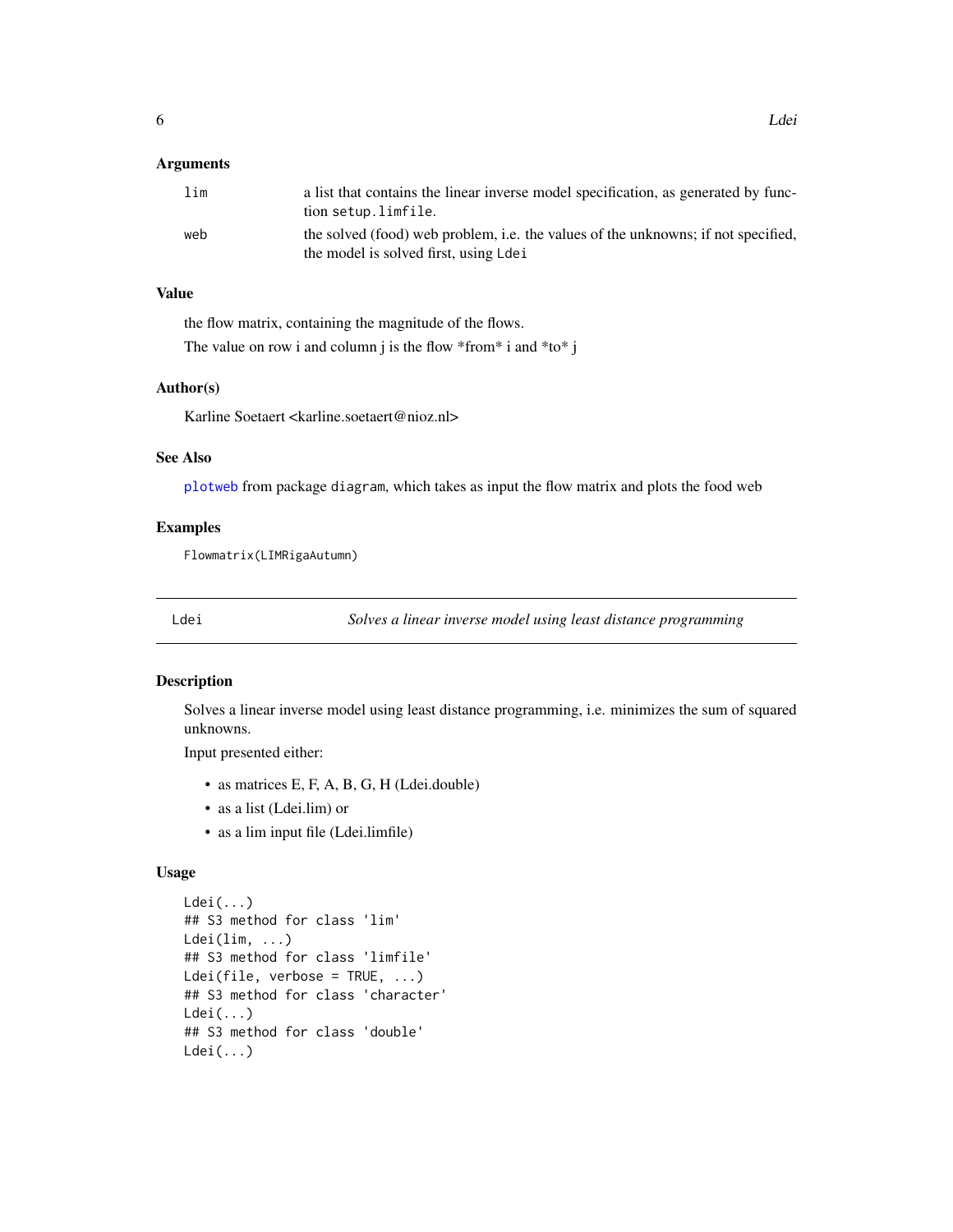#### <span id="page-6-0"></span>Ldei 2008 - 2008 - 2008 - 2008 - 2008 - 2008 - 2008 - 2008 - 2008 - 2008 - 2008 - 2008 - 2008 - 2008 - 2008 - 2008 - 2008 - 2008 - 2008 - 2008 - 2008 - 2008 - 2008 - 2008 - 2008 - 2008 - 2008 - 2008 - 2008 - 2008 - 2008 -

## Arguments

| lim     | a list that contains the linear inverse model specification, as generated by func-<br>tion setup.limfile. |
|---------|-----------------------------------------------------------------------------------------------------------|
| file    | name of the inverse input file.                                                                           |
| verbose | if TRUE: prints warnings and messages to the screen.                                                      |
| .       | other arguments passed to function <u>Idei</u> from packagelimSolve.                                      |

## Details

Solves the following inverse problem:

$$
\min(\sum Cost_i * x_i^2)
$$

subject to

$$
Ax = B
$$

$$
Gx >= H
$$

## Value

a list containing:

| X                       | vector containing the solution of the least distance problem.               |
|-------------------------|-----------------------------------------------------------------------------|
| unconstrained. Solution |                                                                             |
|                         | vector containing the unconstrained solution of the least distance problem. |
| residualNorm            | scalar, the sum of residuals of equalities and violated inequalities.       |
| solutionNorm            | scalar, the value of the quadratic function at the solution.                |
| IsError                 | logical, TRUE, if an error occurred.                                        |
| Error                   | ldei error text.                                                            |
| type                    | ldei.                                                                       |

## Author(s)

Karline Soetaert <karline.soetaert@nioz.nl>

## References

Lawson C.L.and Hanson R.J. 1974. SOLVING LEAST SQUARES PROBLEMS, Prentice-Hall Lawson C.L.and Hanson R.J. 1995. Solving Least Squares Problems. SIAM classics in applied mathematics, Philadelphia. (reprint of book)

## See Also

[ldei](#page-0-0), the more general function from package limSolve.

[Linp](#page-23-1), to solve the linear inverse problem by linear programming.

[Lsei](#page-25-1), to solve the linear inverse problem by lsei (least squares with equality and inequality constraints).

function [ldei](#page-0-0) from packagelimSolve.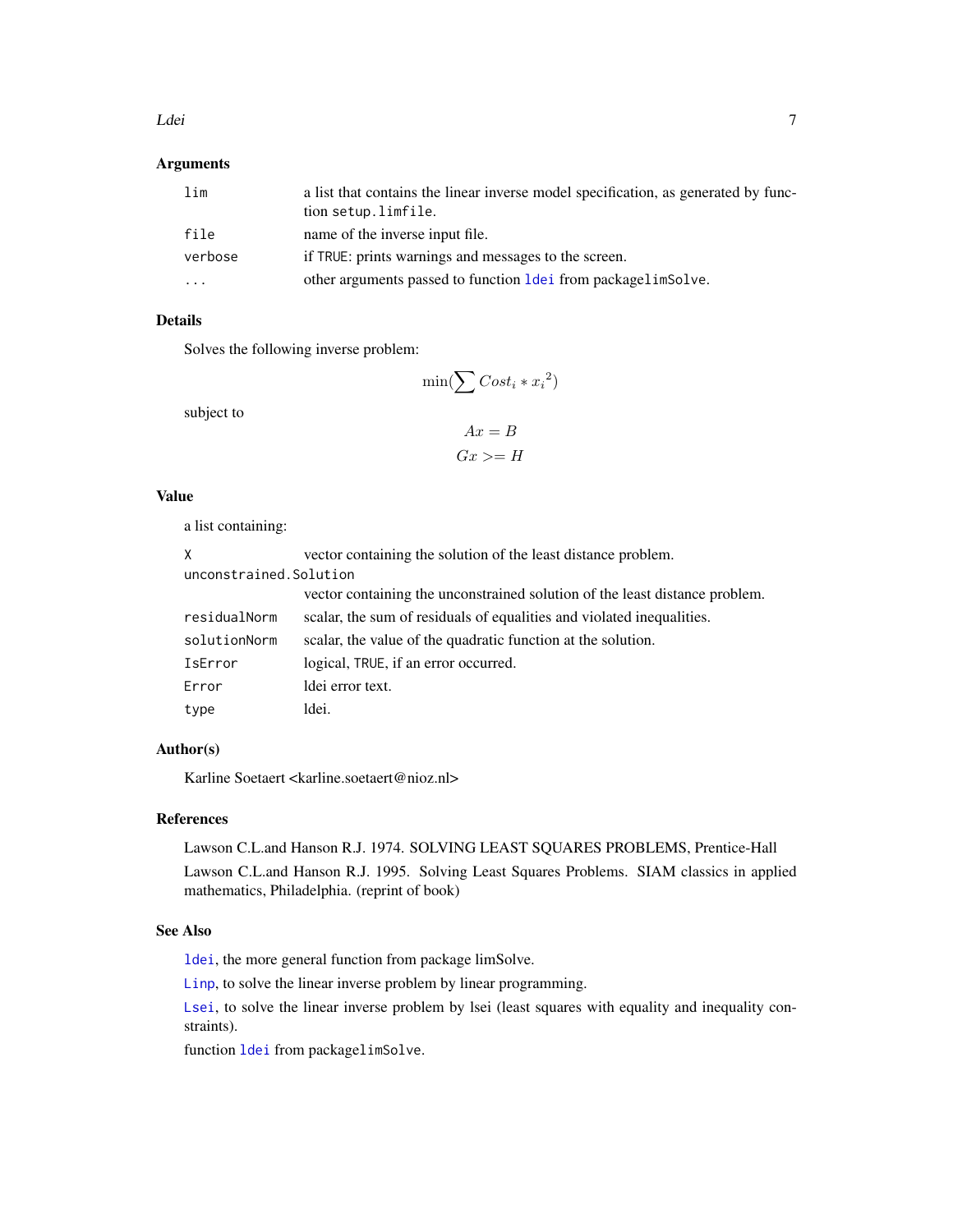## <span id="page-7-0"></span>Examples

Ldei(LIMRigaAutumn)

LIMBlending *A blending problem specification*

#### Description

A manufacturer produces a feeding mix for pet animals.

The feed mix contains two nutritive ingredients and one ingredient (filler) to provide bulk.

One kg of feed mix must contain a minimum quantity of each of four nutrients as below:

| Nutrient | A   | в    |    | D  |
|----------|-----|------|----|----|
| gram     | 80. | - 50 | 25 | -5 |

The ingredients have the following nutrient values and cost

| (gram/kg)        | $\mathsf{A}$ | В.  | $\mathbf{C}$ |    | D Cost/kg         |
|------------------|--------------|-----|--------------|----|-------------------|
| Ingredient 1 100 |              | 50  | 40           | 10 | 40                |
| Ingredient 2 200 |              | 150 | 10           |    | 60                |
| Filler           | -            |     |              |    | $\mathbf{\Omega}$ |

The linear inverse models LIMBlending and LIMinputBlending are generated from the file Blending.input which can be found in subdirectory /examples/LinearProg of the package directory

LIMBlending is generated by function Setup

LIMinputBlending is generated by function Read

The problem is to find the composition of the feeding mix that minimises the production costs subject to the constraints above.

Stated otherwise: what is the optimal amount of ingredients in one kg of feeding mix?

Mathematically this can be estimated by solving a linear programming problem:

$$
\min(\sum Cost_i * x_i)
$$

subject to

$$
x_i \geq 0
$$

$$
Ex = f
$$

$$
Gx \geq h
$$

Where the Cost (to be minimised) is given by:

$$
x_1 * 40 + x_2 * 60
$$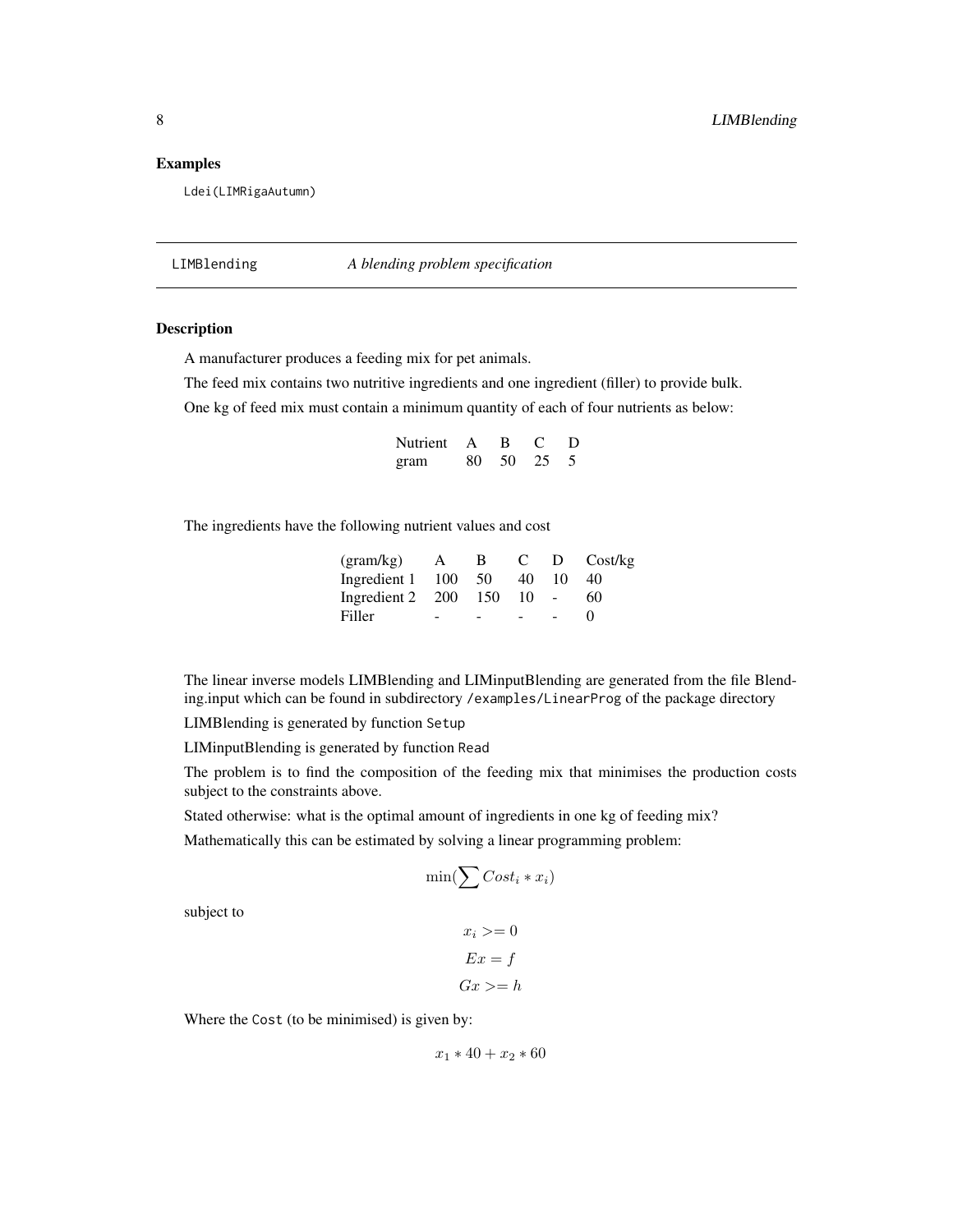## <span id="page-8-0"></span>LIMBlending 9

The equality ensures that the sum of the three fractions equals 1:

$$
1 = x_1 + x_2 + x_3
$$

And the inequalities enforce the nutritional constraints:

$$
100 * x_1 + 200 * x_2 > 80
$$
  

$$
50 * x_1 + 150 * x_2 > 50
$$

and so on

The solution is Ingredient1 (x1) = 0.5909, Ingredient2 (x2)=0.1364 and Filler (x3)=0.2727.

#### Usage

LIMBlending LIMinputBlending

## Format

LIMBlending is of type lim, which is a list of matrices, vectors, names and values that specify the linear inverse model problem.

see the return value of [Setup](#page-32-1) for more information about this list

LIMinputBlending is of type liminput, see the return value of [Read](#page-30-1) for more information.

A more complete description of these structures is in vignette("LIM")

## Author(s)

Karline Soetaert <karline.soetaert@nioz.nl>

## See Also

browseURL(paste(system.file(package="LIM"), "/doc/examples/LinearProg/", sep="")) contains "blending.input", the input file; read this with Setup

[LIMTakapoto](#page-22-1), [LIMEcoli](#page-13-1) and many others

## Examples

```
# 1. Solve the model with linear programming
res <- Linp(LIMBlending, ispos = TRUE)
# show results
print(c(res$X, Cost = res$solutionNorm))
```

```
# 2. Possible ranges of the three ingredients
(xr <- Xranges(LIMBlending, ispos = TRUE))
Nx <- LIMBlending$NUnknowns
```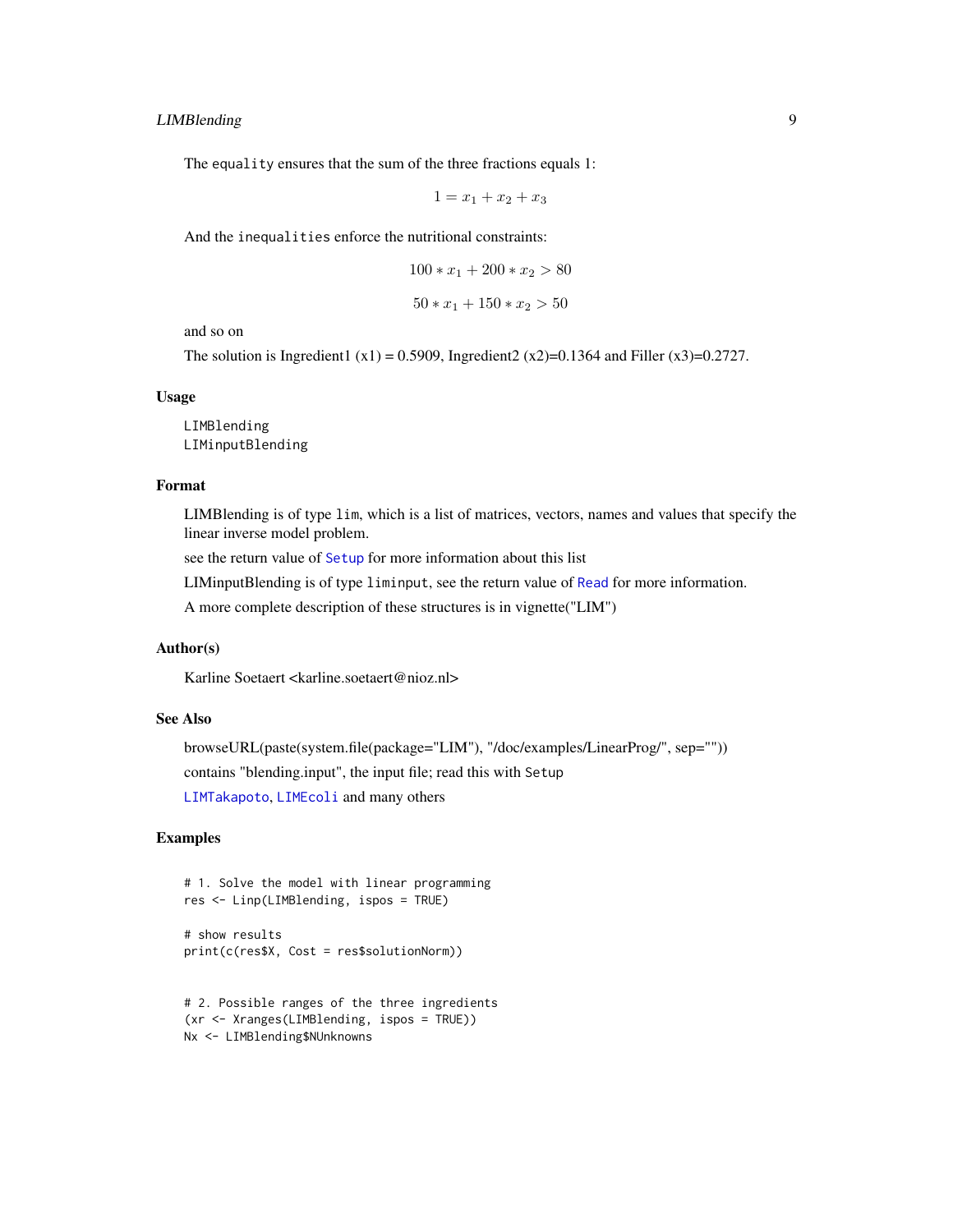```
# plot
dotchart(x = as.vector(resx), xlim = range(xr),labels = LIMBlending$Unknowns,
        main = "Optimal blending with ranges",
        sub = "using linp and xranges", pch = 16)
segments(xr[ ,1], 1:Nx, xr[ ,2], 1:Nx)
legend ("topright", pch = c(16, NA), lty = c(NA, 1),
         legend = c("Minimal cost", "range"))
# 3. Random sample of the three ingredients
# The inequality that all x > 0 has to be added!
blend <- LIMBlending
blend$G <- rbind(blend$G, diag(3))
blend$H <- c(blend$H, rep(0, 3))
xs <- Xsample(blend)
pairs(xs, main = "Blending, 3000 solutions with xsample")
```
LIMBrouageMudflat *Linear inverse model specification for the Intertidal mudflat food web on the Atlantic coast of France*

#### **Description**

Linear inverse model specification for the Intertidal mudflat food web on the Atlantic coast of France as in Leguerrier et al., 2003.

The foodweb comprises 16 functional compartments and 3 external compartments, connected with 95 flows.

Units of the flows are g C/m2/year

The linear inverse model LIMBrouageMudflat is generated from the file BrouageMudflat.input which can be found in subdirectory /examples/FoodWeb of the package directory

In this subdirectory you will find many foodweb example input files

These files can be read using [Read](#page-30-1) and their output processed by [Setup](#page-32-1) which will produce a linear inverse problem specification similar to LIMBrouageMudflat

## Usage

data(LIMBrouageMudflat)

#### Format

a list of matrices, vectors, names and values that specify the linear inverse model problem.

see the return value of [Setup](#page-32-1) for more information about this list

A more complete description of this structures is in vignette("LIM")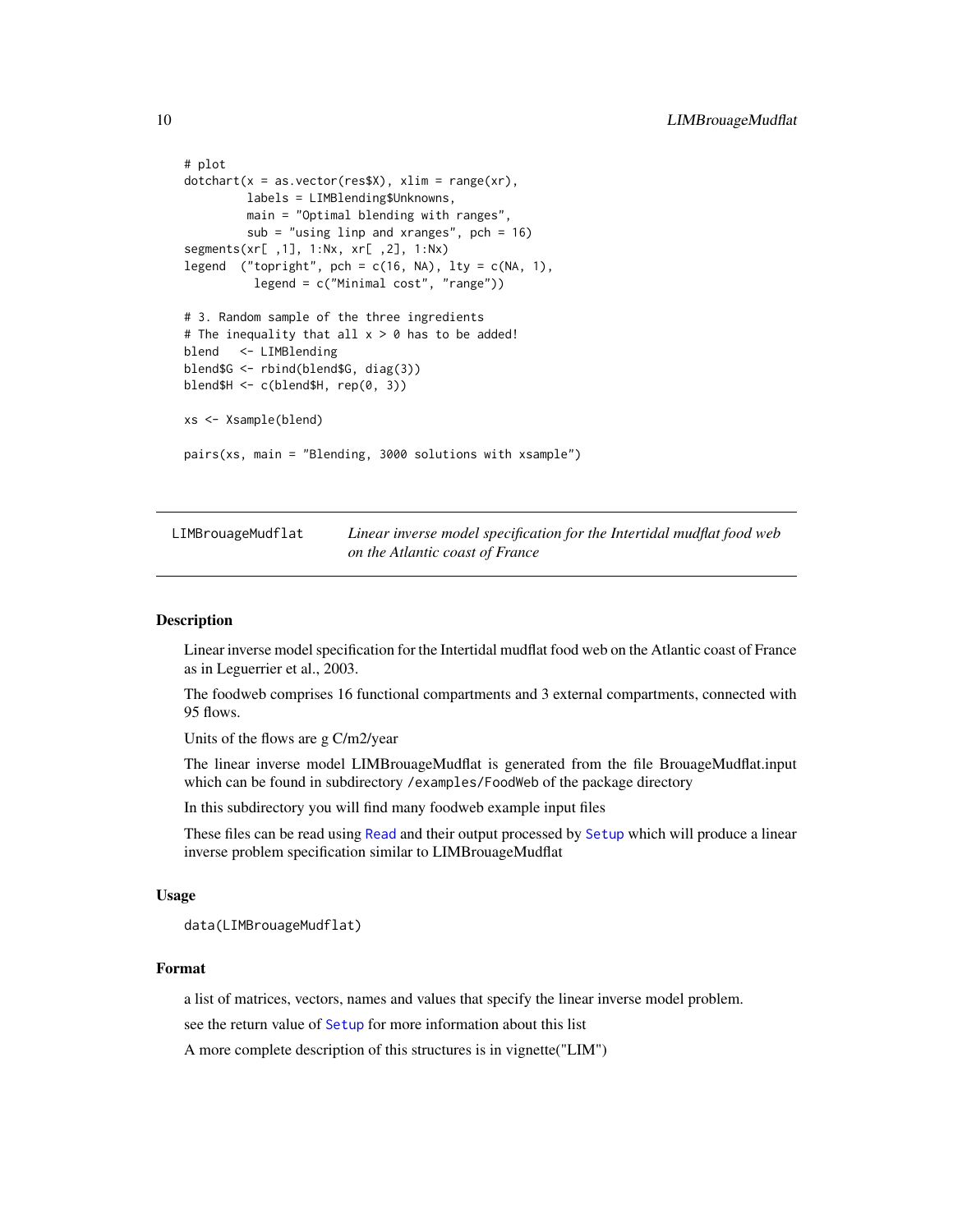#### <span id="page-10-0"></span>Author(s)

Karline Soetaert <karline.soetaert@nioz.nl> Dick van Oevelen <dick.vanoevelen@nioz.nl>

#### References

Leguerrier, D., Niquil, N., Boileau, N., Rzeznik, J., Sauriau, P.G., Le Moine, O., Bacher, C., 2003. Numerical analysis of the food web of an intertidal mudflat ecosystem on the Atlantic coast of France. Marine Ecology Progress Series 246, 17-37.

## See Also

browseURL(paste(system.file(package="LIM"), "/doc/examples/Foodweb/", sep=""))

contains "BrouageMudflat.input", the input file; read this with Setup

[LIMTakapoto](#page-22-1), [LIMRigaSummer](#page-19-1) and many others

#### Examples

```
Brouage <- Flowmatrix(LIMBrouageMudflat)
plotweb(Brouage, main = "Brouage mudflat food web", sub = "gC/m2/yr")
# Some ranges are infinite ->marked with "*
Plotranges(LIMBrouageMudflat, lab.cex = 0.7, sub = "*=unbounded",
           xlab = "gC/m2/year", main = "Brouage mudflat, Flowranges")
Plotranges(LIMBrouageMudflat, type = "V", lab.cex = 0.7,
           sub = "*=unbounded",
           xlab = "gC/m2/year",main="Brouage mudflat, Variable ranges")
```
LIMCaliforniaSediment *Linear inverse model specification for the Santa Monica Basin sediment food web*

#### Description

Linear inverse model specification for the Santa Monica Basin (California) sediment food web as in Eldridge and Jackson (1993).

The Santa Monica Basin is a hypoxic-anoxic basin located near California.

The model contains both chemical and biological species.

The foodweb comprises 7 functional compartments and five external compartments, connected with 32 flows.

Units of the flows are mg /m2/day

The linear inverse model LIMCaliforniaSediment is generated from the file 'CaliforniaSediment.input' which can be found in subdirectory /examples/FoodWeb of the package directory

In this subdirectory you will find many foodweb example input files

These files can be read using [Read](#page-30-1) and their output processed by [Setup](#page-32-1) which will produce a linear inverse problem specification similar to LIMCaliforniaSediment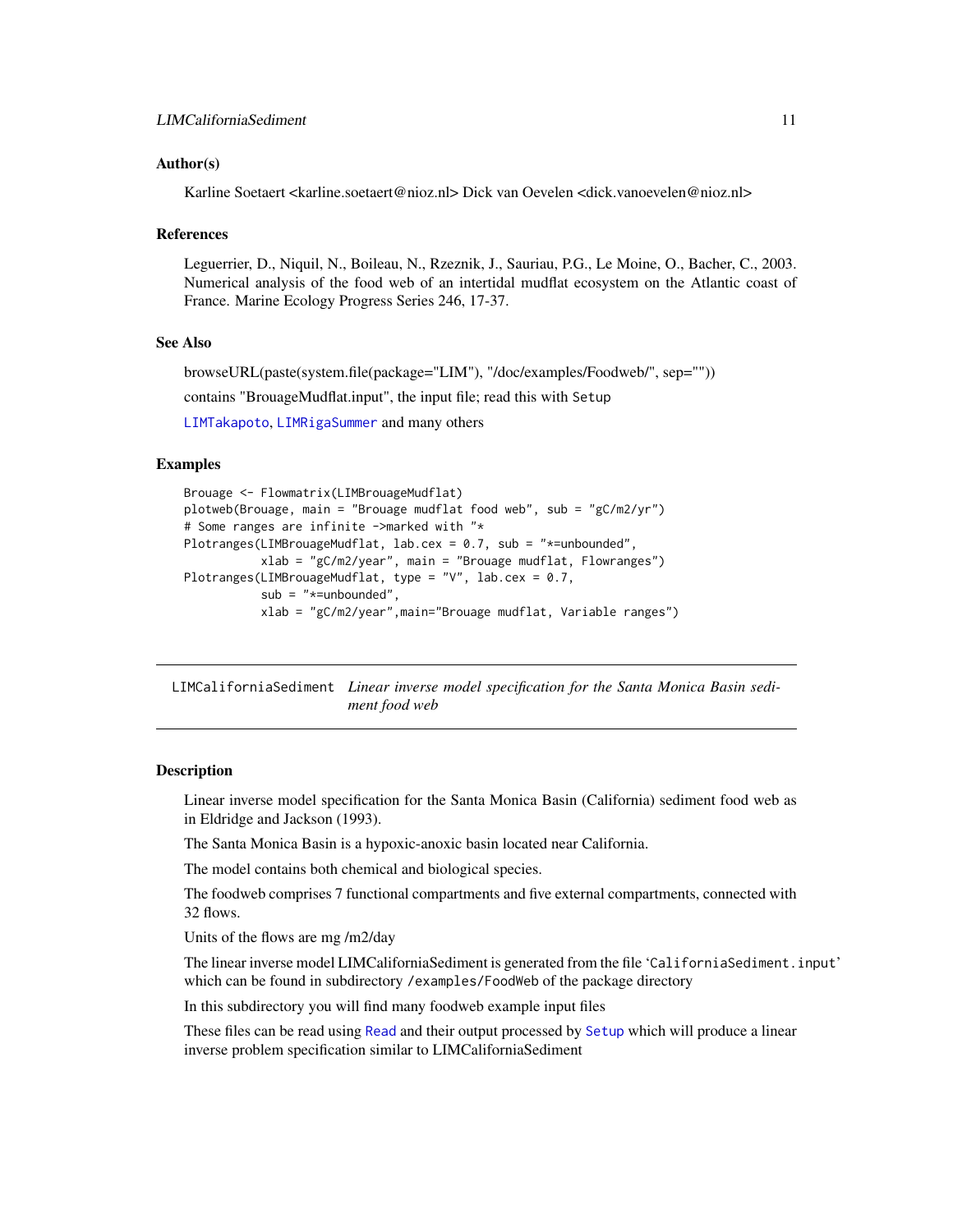#### Usage

```
data(LIMCaliforniaSediment)
```
#### Format

a list of matrices, vectors, names and values that specify the linear inverse model problem.

see the return value of [Setup](#page-32-1) for more information about this list

A more complete description of this structures is in vignette("LIM")

## Author(s)

Karline Soetaert <karline.soetaert@nioz.nl> Dick van Oevelen <dick.vanoevelen@nioz.nl>

#### References

Eldridge, P.M., Jackson, G.A., 1993. Benthic trophic dynamics in California coastal basin and continental slope communities inferred using inverse analysis. Marine Ecology Progress Series 99, 115-135.

## See Also

browseURL(paste(system.file(package="LIM"), "/doc/examples/Foodweb/", sep=""))

contains "CaliforniaSediment.input", the input file; read this with Setup

[LIMTakapoto](#page-22-1), [LIMRigaSummer](#page-19-1) and many others

#### Examples

```
CaliforniaSediment <- Flowmatrix(LIMCaliforniaSediment)
plotweb(CaliforniaSediment, main = "Santa Monica Basin Benthic web",
        sub = "mgN/m2/day", lab.size = 0.8)## Not run:
xr <- LIMCaliforniaSediment$NUnknowns
i1 <- 1:(xr/2)
i2 < - (xr/2+1):xrPlotranges(LIMCaliforniaSediment, index = i1, lab.cex = 0.7,
        sub = "*=unbounded",
       main = "Santa Monica Basin Benthic web, Flowranges - part1")
Plotranges(LIMCaliforniaSediment, index = i2, lab.cex = 0.7,
       sub = "*=unbounded",
       main = "Santa Monica Basin Benthic web, Flowranges - part2")
## End(Not run)
```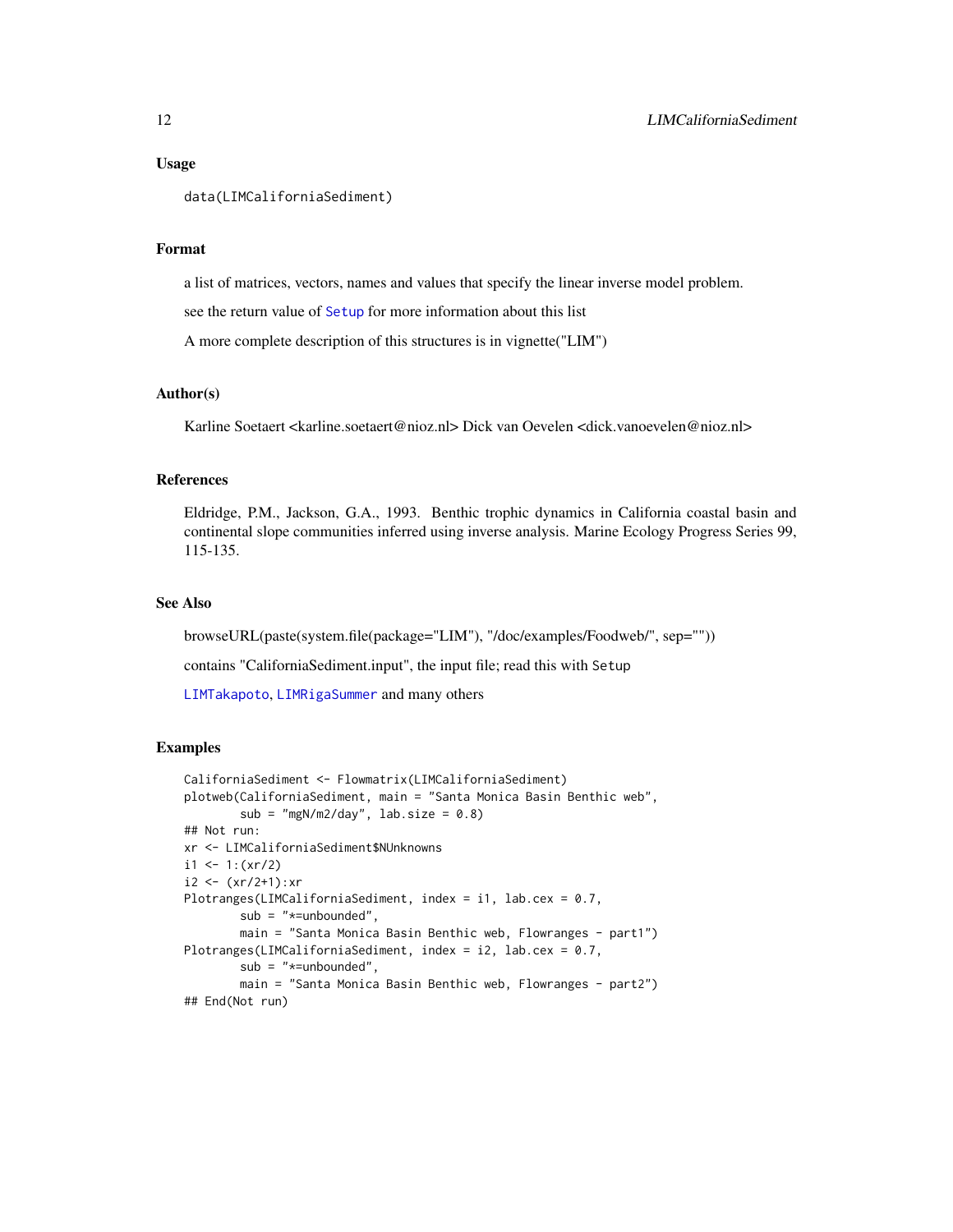<span id="page-12-0"></span>

Linear inverse model specification for the deep-water coral ecosystem at Rockall Bank, North-East Atlantic. See van Oevelen et al. (2009)

Units of the flows are mmol C/m2/day

The linear inverse model LIMCoralRockall is generated from the file 'CWCRockall.input' which can be found in subdirectory /examples/FoodWeb of the package directory

## Usage

data(LIMCoralRockall)

#### Format

a list of matrices, vectors, names and values that specify the linear inverse model problem.

see the return value of [Setup](#page-32-1) for more information about this list

A more complete description of this structure is in vignette("LIM")

#### Author(s)

Dick van Oevelen <dick.vanoevelen@nioz.nl>

Karline Soetaert <karline.soetaert@nioz.nl>

#### References

van Oevelen, Dick, Gerard Duineveld, Marc Lavaleye, Furu Mienis, Karline Soetaert, and Carlo H. R. Heip, 2009.

The cold-water coral community as hotspot of carbon cycling on continental margins: A food web analysis from Rockall Bank (northeast Atlantic). Limnology and Oceangraphy 54 : 1829 – 1844.

[http://www.aslo.org/lo/toc/vol\\_54/issue\\_6/1829.pdf](http://www.aslo.org/lo/toc/vol_54/issue_6/1829.pdf)

## See Also

browseURL(paste(system.file(package="LIM"), "/examples/Foodweb/", sep="")) contains "CWCRockall.input", the input file; read this with Setup [LIMTakapoto](#page-22-1), [LIMRigaSummer](#page-19-1) and many others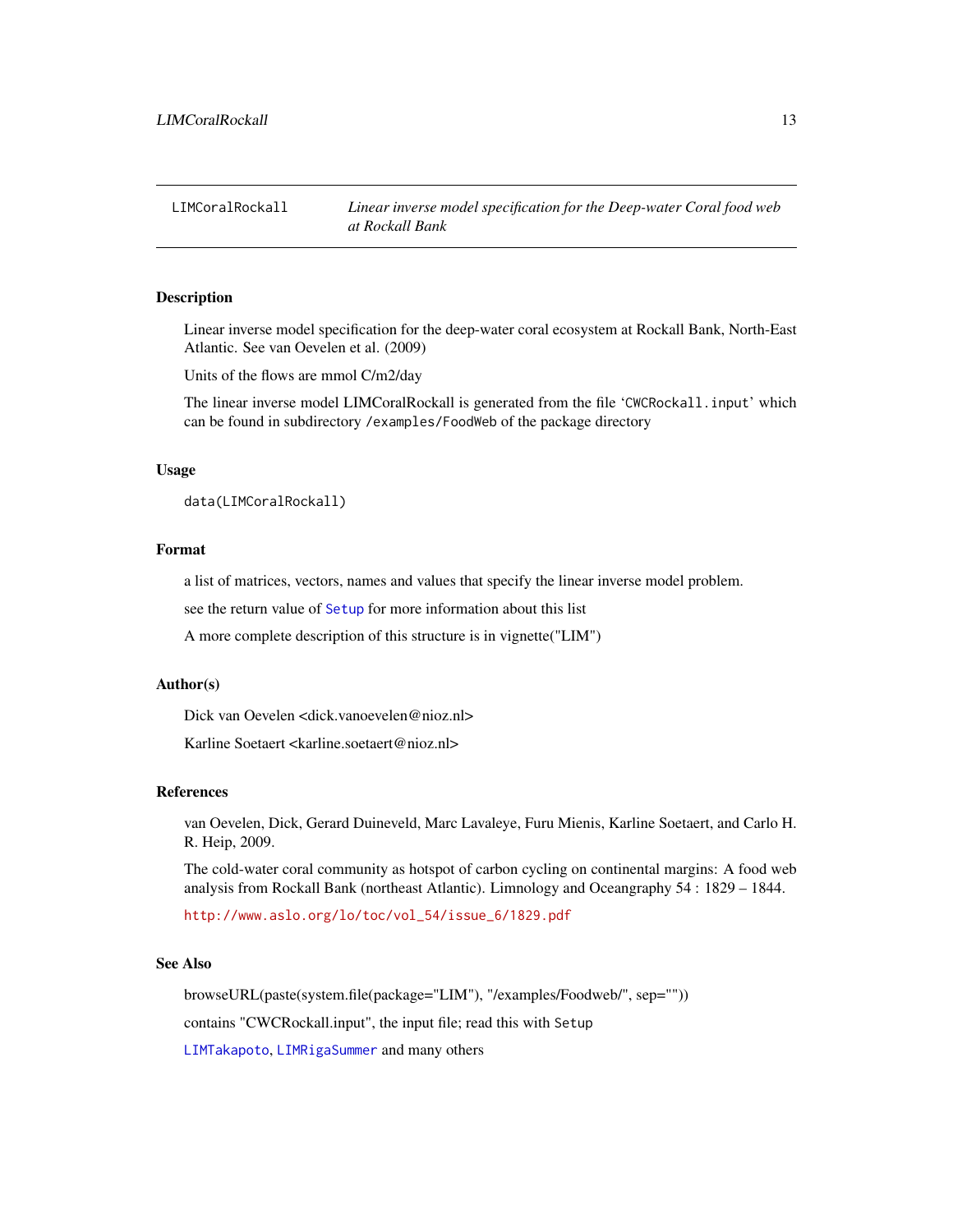#### Examples

```
Coral <- Flowmatrix(LIMCoralRockall)
plotweb(Coral, main = "Deep Water Coral Foodweb, Rockall Bank",
        sub = "mmolC/m2/day", lab.size = 0.8)## Not run:
xr <- LIMCoralRockall$NUnknowns
i1 <- 1:(xr/2)i2 < - (xr/2+1):xrpm < -\text{par}(\text{m}frow = c(1, 1))Simplest <- Ldei(LIMCoralRockall)$X
Ranges <- Xranges(LIMCoralRockall)
Plotranges(Ranges[i1, 1], Ranges[i1, 2], Simplest[i1], lab.cex = 0.7,
        main = "Deep Water Coral - ranges part 1")Plotranges(Ranges[i2, 1], Ranges[i2, 2], Simplest[i2], lab.cex = 0.7,
       main = "Deep Water Cord - ranges part 2")par(mfrow = pm)## End(Not run)
```
<span id="page-13-1"></span>LIMEcoli *The Escherichia Coli Core Metabolism: Reaction network model specificiation*

#### Description

Linear inverse model specification for performing Flux Balance Analysis of the E.coli metabolism (as from [http://gcrg.ucsd.edu/Downloads/Flux\\_Balance\\_Analysis](http://gcrg.ucsd.edu/Downloads/Flux_Balance_Analysis)).

The original input file can be found in the package subdirectory /examples/Reactions/E\_coli.lim

There are 53 substances:

GLC, G6P, F6P, FDP, T3P2, T3P1, 13PDG, 3PG, 2PG, PEP, PYR, ACCOA, CIT, ICIT, AKG, SUCCOA, SUCC, FUM, MAL, OA, ACTP, ETH, AC, LAC, FOR, D6PGL, D6PGC, RL5P, X5P, R5P, S7P, E4P, RIB, GLX, NAD, NADH, NADP, NADPH, HEXT, Q, FAD, FADH, AMP, ADP, ATP, GL3P, CO2, PI, PPI, O2, COA, GL, QH2

and 13 externals:

Biomass, GLCxt, GLxt, RIBxt, ACxt, LACxt, FORxt, ETHxt, SUCCxt, PYRxt, PIxt, O2xt, CO2xt

There are 70 unknown reactions (named by the gene encoding for it):

GLK1, PGI1, PFKA, FBP, FBA, TPIA, GAPA, PGK, GPMA, ENO, PPSA, PYKA, ACEE, ZWF, PGL, GND, RPIA, RPE, TKTA1, TKTA2, TALA, GLTA, ACNA, ICDA, SUCA, SUCC1, SDHA1, FRDA, FUMA, MDH, DLD1, ADHE2, PFLA, PTA, ACKA, ACS, PCKA, PPC, MAEB, SFCA, ACEA, ACEB, PPA, GLPK, GPSA1, RBSK, NUOA, FDOH, GLPD, CYOA, SDHA2, PNT1A,

<span id="page-13-0"></span>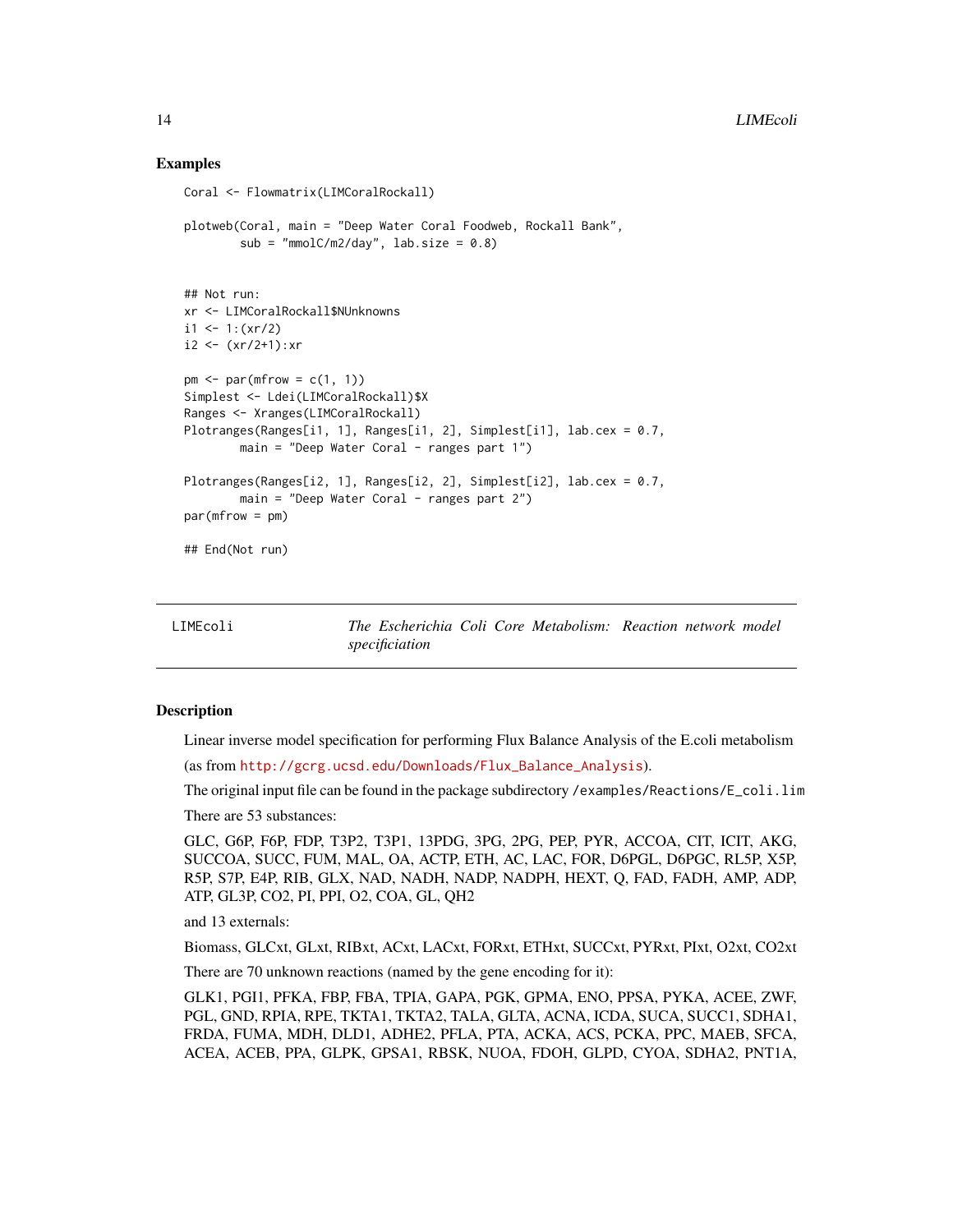## <span id="page-14-0"></span>PNT2A, ATPA, GLCUP, GLCPTS, GLUP, RIBUP, ACUP, LACUP, FORUP, ETHUP, SUCCUP, PYRUP, PIUP, O2TX, CO2TX, ATPM, ADK, Growth

The model contains:

- 54 equalities (Ax=B): the 53 mass balances (one for each substance) and one equation that sets the ATP drain flux for constant maintenance requirements to a fixed value (5.87)
- 70 unknowns (x), the reaction rates
- 62 inequalities (Gx>h). The first 28 inequalities impose bounds on some reactions. The last 34 inequalities impose that the reaction rates have to be positive (for unidirectional reactions only).
- 2 functions that have to be maximised, the biomass production (growth).

#### Usage

LIMEcoli

#### Format

LIMEcoli is of type lim, which is a list of matrices, vectors, names and values that specify the linear inverse model problem.

see the return value of [Setup](#page-32-1) for more information about this list

A more complete description of this structures is in vignette("LIM")

## Author(s)

Karline Soetaert <karline.soetaert@nioz.nl>

## References

## [http://gcrg.ucsd.edu/Downloads/Flux\\_Balance\\_Analysis](http://gcrg.ucsd.edu/Downloads/Flux_Balance_Analysis )

Edwards,J.S., Covert, M., and Palsson, B.., (2002) Metabolic Modeling of Microbes: the Flux Balance Approach, Environmental Microbiology, 4(3): pp. 133-140.

## See Also

browseURL(paste(system.file(package="LIM"), "/doc/examples/Reactions/", sep="")) contains "E\\_coli.lim", the input file; read this with Setup

## Examples

```
# 1. parsimonious (simplest) solution
pars <- Ldei(LIMEcoli)
# 2. the ranges of each reaction
xr <- Xranges(LIMEcoli, central = TRUE, full = TRUE)
```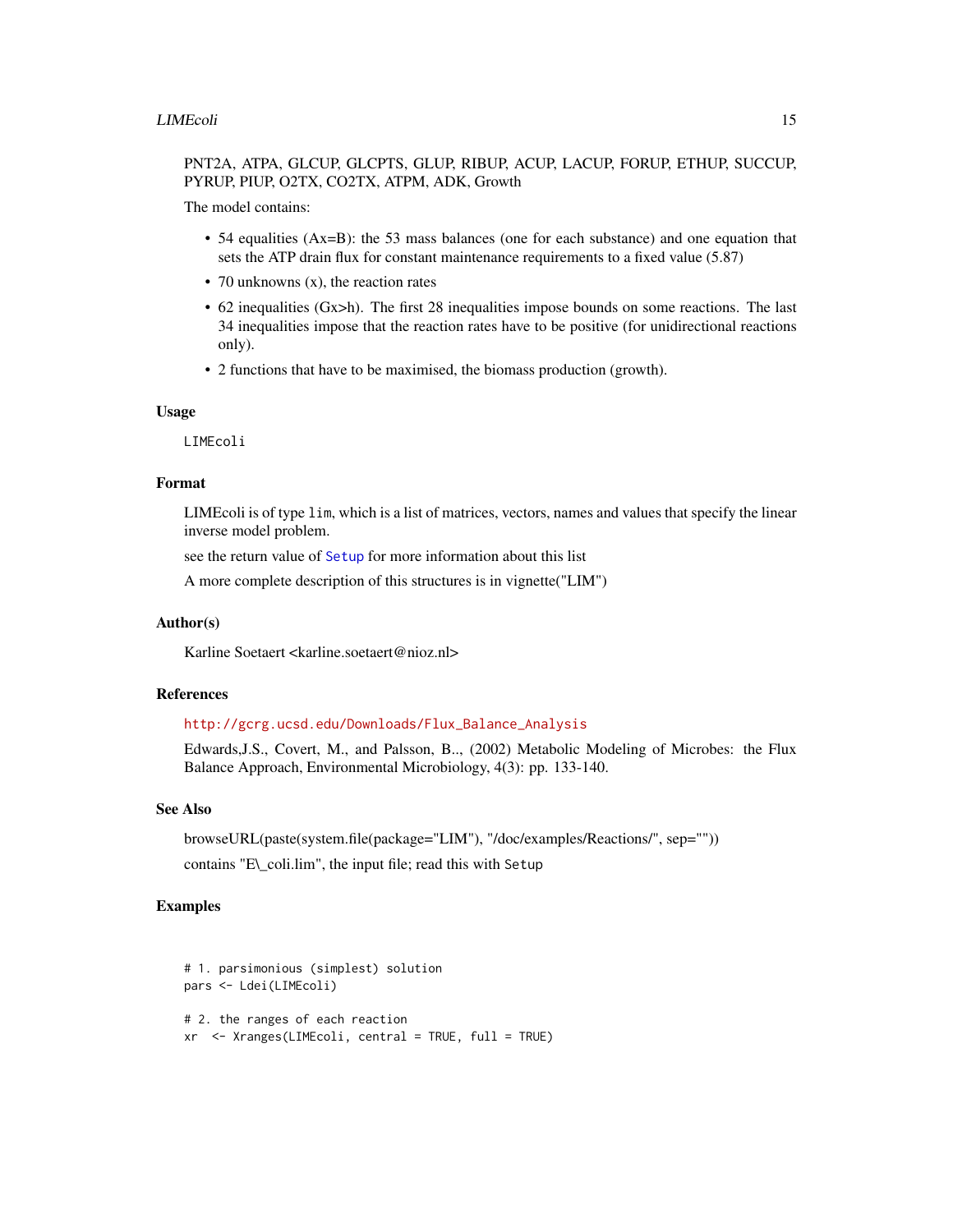```
# 3. the optimal solution - solved with linear programming
LP <- Linp(LIMEcoli)
Optimal <- t(LP$X)
# show the results
data.frame(pars = pars$X, Optimal, xr[ ,1:3])
# The central value of linear programming problem is a valid solution
# the central point is a valid solution:
X \leq -x r[ ,"central"]
max(abs(LIMEcoli$A%*%X - LIMEcoli$B))
min(LIMEcoli$G%*%X - LIMEcoli$H)
# 4. Sample solution space - this takes a while - note that iter is not enough
print(system.time(
  xs <- Xsample(LIMEcoli, iter = 200, type = "mirror", test = TRUE) ))
pairs(xs[ ,1:10], pch = ".", cex = 2)
# Print results:
data.frame(pars = pars$X, Optimal = Optimal, xr[ ,1:2],
           Mean = \text{colMeans}(xs), sd = \text{apply}(xs, 2, sd)# Plot results
par(mfrow = c(1, 2))nr <- LIMEcoli$NUnknowns
ii \leq -1: (nr/2)
dotchart(Optimal[ii, 1], xlim = range(xr), pch = 16, cex = 0.8)segments(xr[ii, 1], 1:nr, xr[ii, 2], 1:nr)
ii \leftarrow (nr/2+1):nr
dotchart(Optimal[i, 1], xlim = range(xr), pch = 16, cex = 0.8)segments(xr[ii, 1], 1:nr, xr[ii, 2], 1:nr)
mtext{text(side = 3, cex = 1.5, outer = TRUE, line = -1.5,"E coli Core Metabolism, optimal solution and ranges")
```
LIMEverglades *Linear inverse model specification for the herpetological food web of the Everglades*

## Description

Linear inverse model specification for the herpetological wet prairie example from the everglades.

as described in Diffendorfer et al., 2001

The everglades are a freshwater wetland in Florida, USA.

The model contains 9 functional compartments and 3 external compartments, connected with 402 flows.

Units of the flows are gram wet weight / Ha / year

<span id="page-15-0"></span>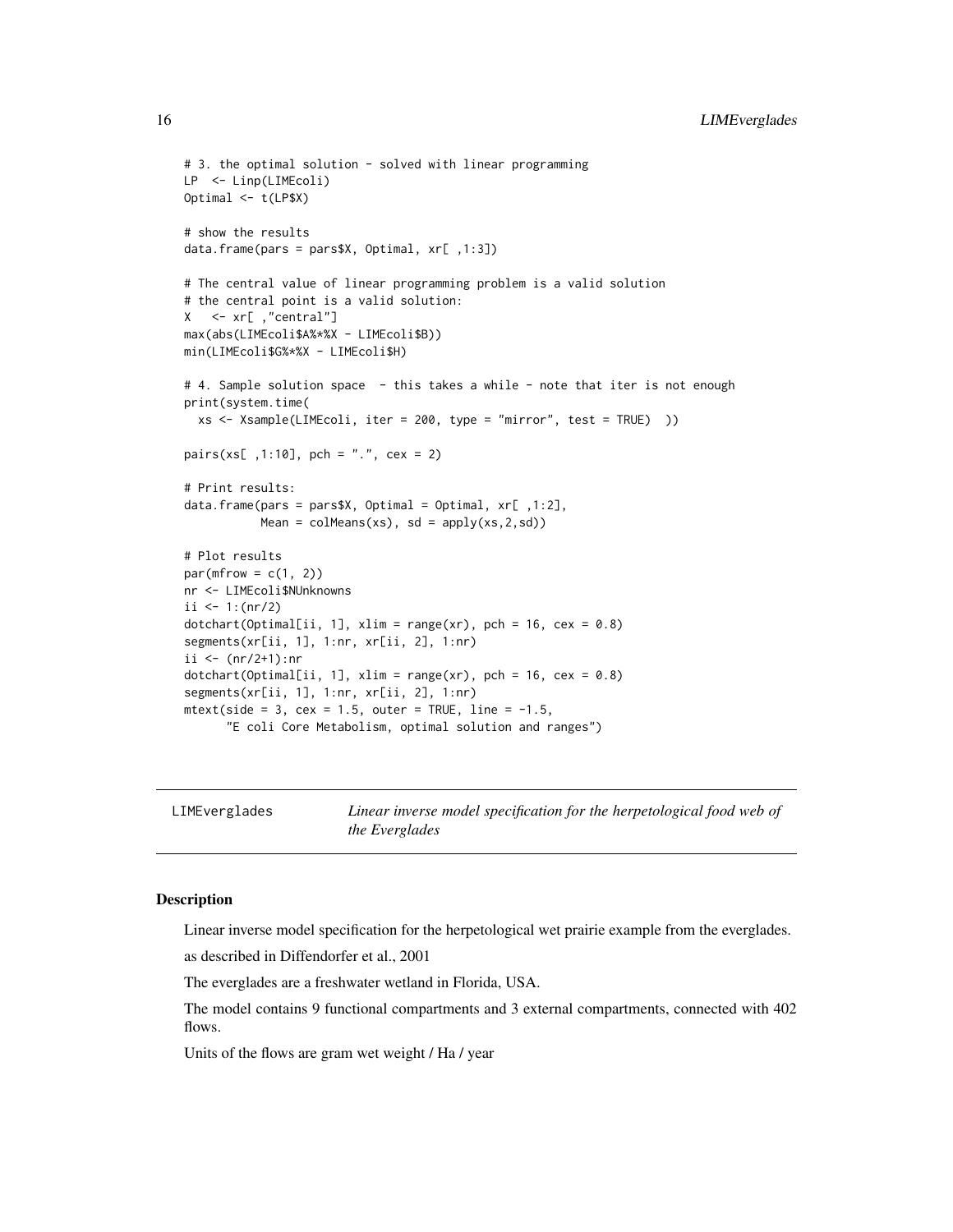## <span id="page-16-0"></span>LIMEverglades 17

The linear inverse model LIMEverglades is generated from the file Everglades.input which can be found in subdirectory /examples/FoodWeb of the package directory

In this subdirectory you will find many foodweb example input files

These files can be read using [Read](#page-30-1) and their output processed by [Setup](#page-32-1) which will produce a linear inverse problem specification similar to LIMEverglades

## Usage

data(LIMEverglades)

## Format

a list of matrices, vectors, names and values that specify the linear inverse model problem.

see the return value of [Setup](#page-32-1) for more information about this list

A more complete description of this structures is in vignette("LIM")

#### Author(s)

Karline Soetaert <karline.soetaert@nioz.nl> Dick van Oevelen <dick.vanoevelen@nioz.nl>

#### References

Diffendorfer, J.E., Richards, P.M., Dalrymple, G.H., DeAngelis, D.L., 2001. Applying Linear Programming to estimate fluxes in ecosystems or food webs: an example from the herpetological assemblage of the freshwater Everglades. Ecol. Model. 144, 99-120.

## See Also

browseURL(paste(system.file(package="LIM"), "/doc/examples/Foodweb/", sep=""))

contains "Everglades.input", the input file; read this with Setup

[LIMTakapoto](#page-22-1), [LIMRigaSummer](#page-19-1) and many others

## Examples

```
# Cannot be solved, but the least squares solution is found
Flows <- Lsei(LIMEverglades, parsimonious = TRUE)
Everglades <- Flowmatrix(LIMEverglades)
plotweb(Everglades, main = "Everglades Herpetological Wet Prairie model",
       sub = "g WW/Ha/Yr", lab.size = 0.8)
```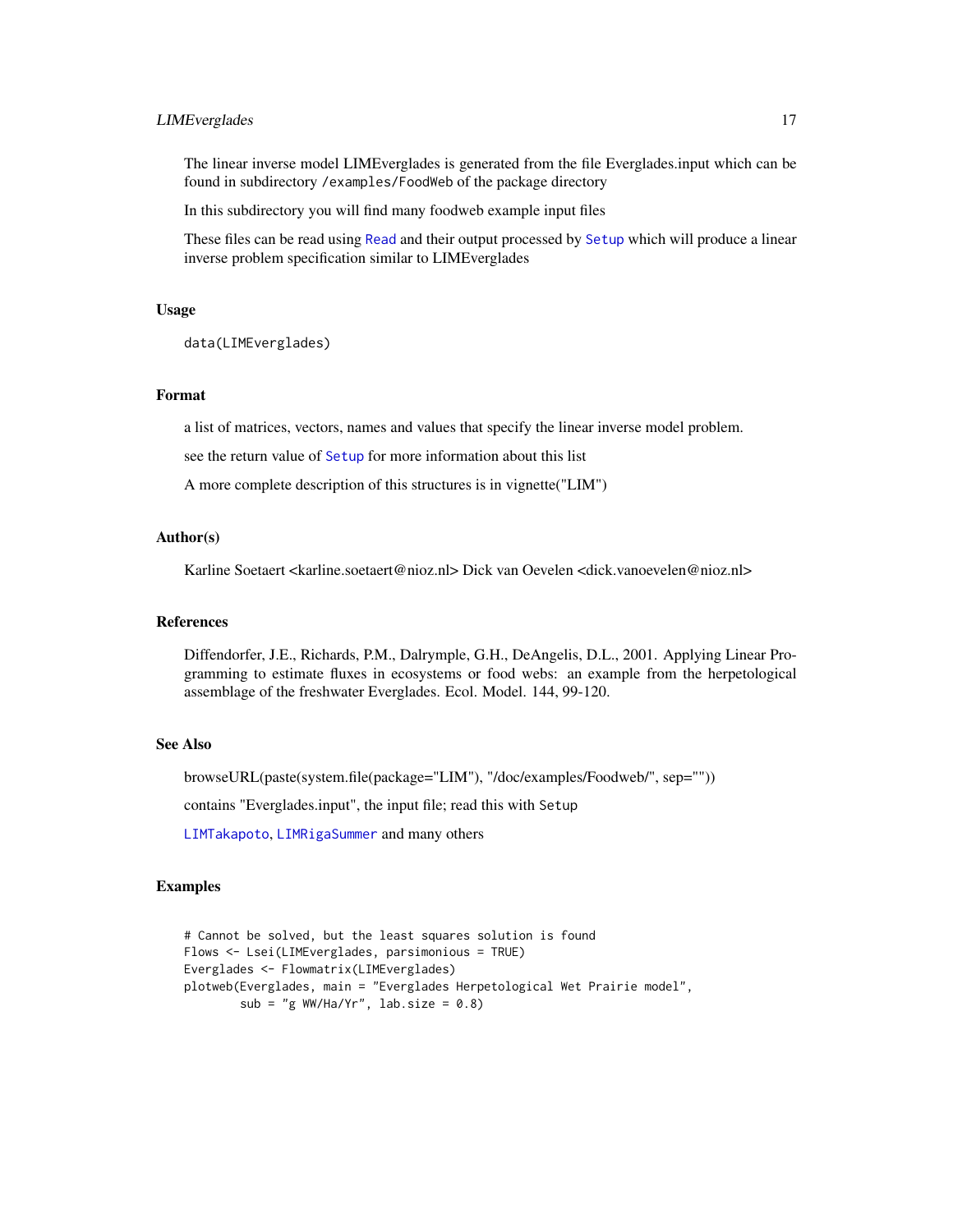<span id="page-17-1"></span><span id="page-17-0"></span>

Linear inverse model specification for the Gulf of Riga planktonic food web in \*autumn\* as in Donali et al. (1999).

The Gulf of Riga is a highly eutrophic system in the Baltic Sea.

The foodweb comprises 7 functional compartments and two external compartments, connected with 26 flows. Units of the flows are mg C/m3/day

The linear inverse model LIMRigaAutumn is generated from the file RigaAutumn.input which can be found in subdirectory /examples/FoodWeb of the package directory

In this subdirectory you will find many foodweb example input files

These files can be read using [Read](#page-30-1) and their output processed by [Setup](#page-32-1) which will produce a linear inverse problem specification similar to LIMRigaAutumn

## Usage

data(LIMRigaAutumn)

## Format

a list of matrices, vectors, names and values that specify the linear inverse model problem.

see the return value of [Setup](#page-32-1) for more information about this list

A more complete description of this structures is in vignette("LIM")

## Author(s)

Karline Soetaert <karline.soetaert@nioz.nl>

Dick van Oevelen<dick.vanoevelen@nioz.nl>

## References

Donali, E., Olli, K., Heiskanen, A.S., Andersen, T., 1999. Carbon flow patterns in the planktonic food web of the Gulf of Riga, the Baltic Sea: a reconstruction by the inverse method. Journal of Marine Systems 23, 251..268.

#### See Also

browseURL(paste(system.file(package="LIM"), "/doc/examples/Foodweb/", sep="")) contains "RigaAutumn.input", the input file; read this with Setup [LIMTakapoto](#page-22-1), [LIMRigaSummer](#page-19-1), [LIMRigaSpring](#page-18-1) and many others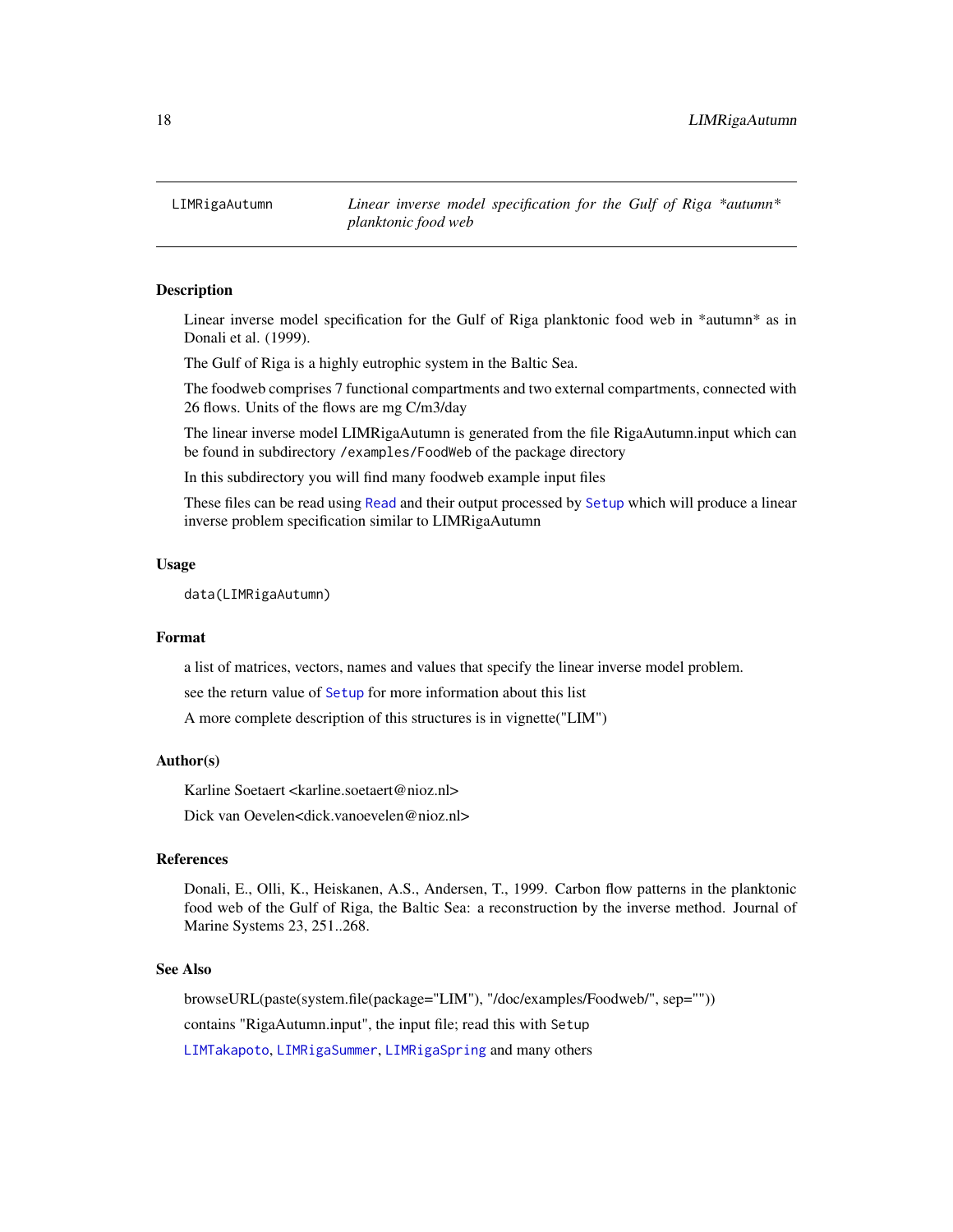## <span id="page-18-0"></span>LIMRigaSpring 19

#### Examples

```
rigaAutumn <- Flowmatrix(LIMRigaAutumn)
plotweb(rigaAutumn, main = "Gulf of Riga planktonic food web, autumn",
       sub = "mgC/m3/day")# ranges of flows
Plotranges(LIMRigaAutumn, lab.cex = 0.7, xlab = "mgC/m3/d",
       main = "Gulf of Riga planktonic food web, autumn, Flowranges")
# ranges of variables
Plotranges(LIMRigaAutumn, type="V", lab.cex = 0.7, xlab = "mgC/m3/d",
        main = "Gulf of Riga planktonic food web, autumn, variables")
```
<span id="page-18-1"></span>

| LIMRigaSpring | Linear inverse model specification for the Gulf of Riga *spring* plank- |
|---------------|-------------------------------------------------------------------------|
|               | <i>tonic food web.</i>                                                  |

## Description

Linear inverse model specification for the Gulf of Riga planktonic food web in \*spring\* as in Donali et al. (1999).

The Gulf of Riga is a highly eutrophic system in the Baltic Sea.

The foodweb comprises 7 functional compartments and two external compartments, connected with 26 flows.

Units of the flows are mg C/m3/day

The linear inverse model LIMRigaSpring is generated from the file RigaSpring.input which can be found in subdirectory /examples/FoodWeb of the package directory

In this subdirectory you will find many foodweb example input files

These files can be read using [Read](#page-30-1) and their output processed by [Setup](#page-32-1) which will produce a linear inverse problem specification similar to LIMRigaSpring.

## Usage

data(LIMRigaSpring)

## Format

a list of matrices, vectors, names and values that specify the linear inverse model problem.

see the return value of [Setup](#page-32-1) for more information about this list

A more complete description of this structures is in vignette("LIM")

#### Author(s)

Karline Soetaert <karline.soetaert@nioz.nl> Dick van Oevelen<dick.vanoevelen@nioz.nl>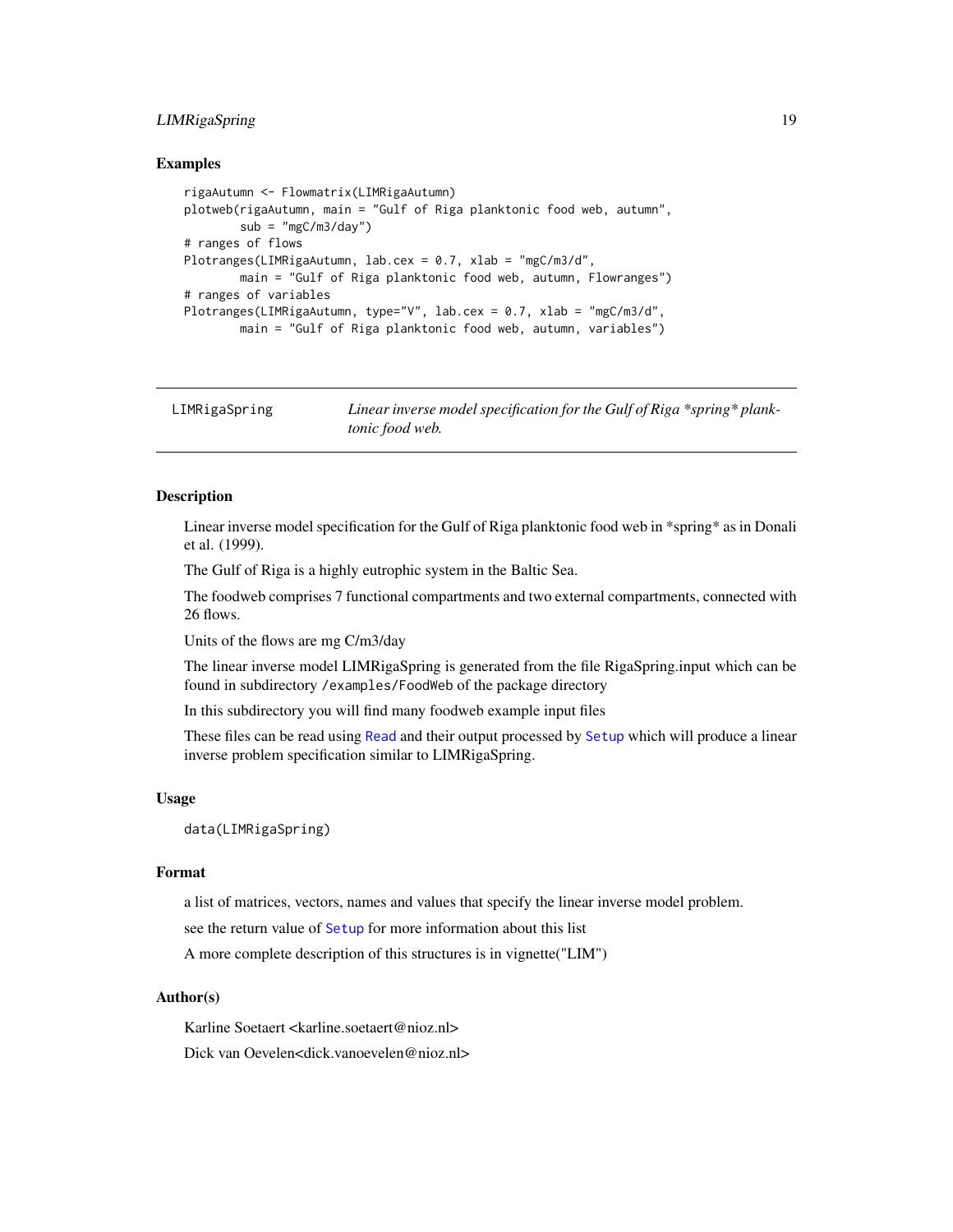#### <span id="page-19-0"></span>References

Donali, E., Olli, K., Heiskanen, A.S., Andersen, T., 1999. Carbon flow patterns in the planktonic food web of the Gulf of Riga, the Baltic Sea: a reconstruction by the inverse method. Journal of Marine Systems 23, 251..268.

## See Also

browseURL(paste(system.file(package="LIM"), "/doc/examples/Foodweb/", sep=""))

contains "RigaSpring.input", the input file; read this with Setup

[LIMTakapoto](#page-22-1),[LIMRigaAutumn](#page-17-1), [LIMRigaAutumn](#page-17-1) and many others

## Examples

```
rigaSpring <- Flowmatrix(LIMRigaSpring)
plotweb(rigaSpring, main = "Gulf of Riga planktonic food web, spring",
       sub = "mgC/m3/day")Plotranges(LIMRigaSpring, lab.cex = 0.7,
       main = "Gulf of Riga planktonic food web, spring, Flowranges")
Plotranges(LIMRigaSpring, type = "V", lab.cex = 0.7,
       main = "Gulf of Riga planktonic food web, spring, Variable ranges")
```
<span id="page-19-1"></span>

| LIMRigaSummer | Linear inverse model specification for the Gulf of Riga $*$ summer $*$ |  |  |
|---------------|------------------------------------------------------------------------|--|--|
|               | planktonic food web.                                                   |  |  |

#### Description

Linear inverse model specification for the Gulf of Riga planktonic food web in \*summer\* as in Donali et al. (1999).

The Gulf of Riga is a highly eutrophic system in the Baltic Sea.

The foodweb comprises 7 functional compartments and two external compartments, connected with 26 flows.

Units of the flows are mg C/m3/day

The linear inverse model LIMRigaSummer is generated from the file RigaSummer.input which can be found in subdirectory /examples/FoodWeb of the package directory

In this subdirectory you will find many foodweb example input files

These files can be read using [Read](#page-30-1) and their output processed by [Setup](#page-32-1) which will produce a linear inverse problem specification similar to LIMRigaSummer

#### Usage

data(LIMRigaSummer)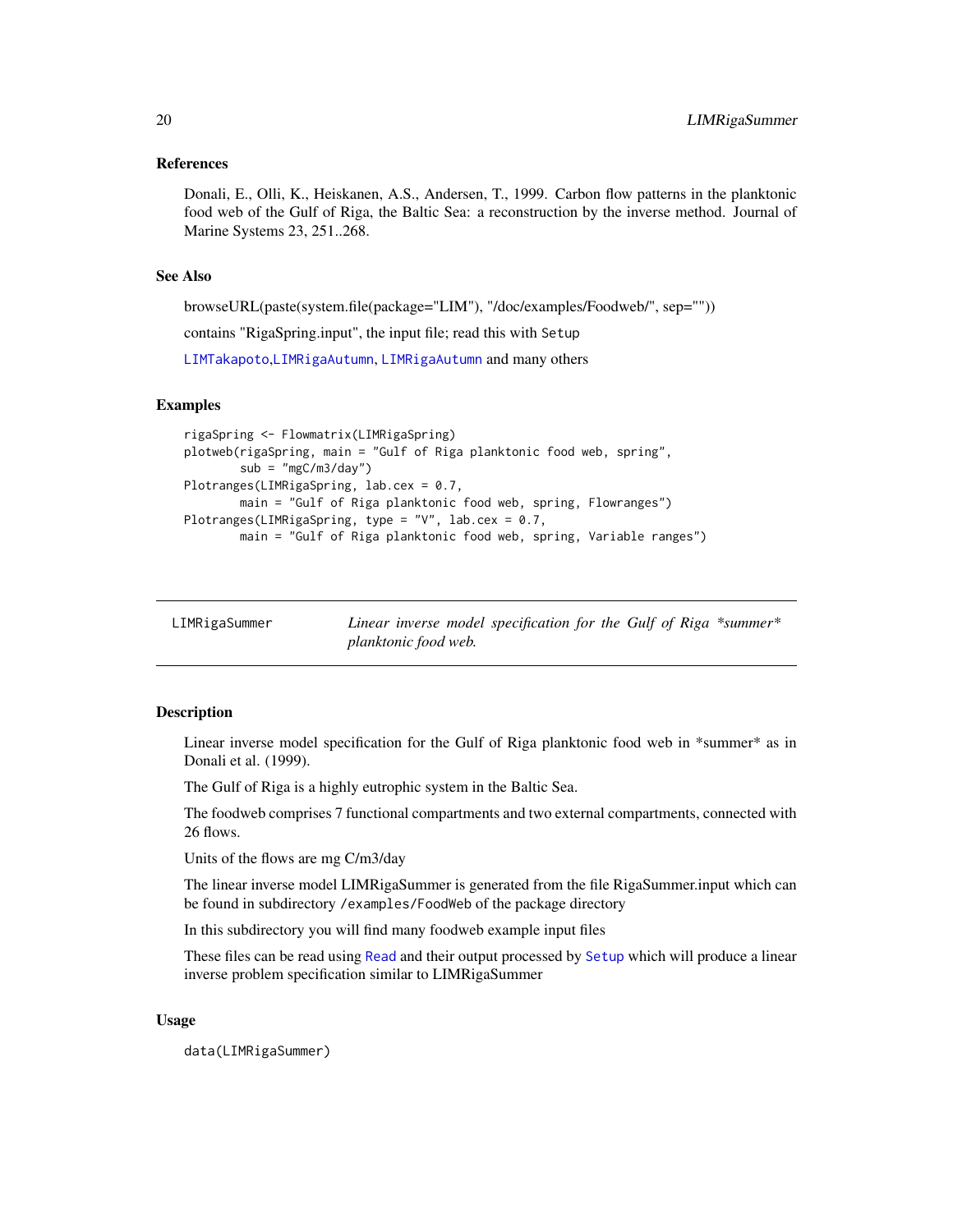## <span id="page-20-0"></span>Format

a list of matrices, vectors, names and values that specify the linear inverse model problem.

see the return value of [Setup](#page-32-1) for more information about this list.

A more complete description of this structures is in vignette("LIM")

#### Author(s)

Karline Soetaert <karline.soetaert@nioz.nl>

Dick van Oevelen <dick.vanoevelen@nioz.nl>

## References

Donali, E., Olli, K., Heiskanen, A.S., Andersen, T., 1999. Carbon flow patterns in the planktonic food web of the Gulf of Riga, the Baltic Sea: a reconstruction by the inverse method. Journal of Marine Systems 23, 251..268.

## See Also

browseURL(paste(system.file(package="LIM"), "/doc/examples/Foodweb/", sep="")) contains "RigaSummer.input", the input file; read this with Setup [LIMTakapoto](#page-22-1),[LIMRigaAutumn](#page-17-1), [LIMRigaSpring](#page-18-1) and many others

#### Examples

```
rigaSummer <- Flowmatrix(LIMRigaSummer)
plotweb(rigaSummer, sub = "mgC/m3/day",
       main = "Gulf of Riga planktonic food web, summer")
Plotranges(LIMRigaSummer, type = "V", lab.cex = 0.7,
       main = "Gulf of Riga planktonic food web, summer, Variable ranges")
```
LIMScheldtIntertidal *Linear inverse model specification for the Schelde Intertidal flat food web*

## Description

Linear inverse model specification for the Westerschelde Intertidal flat food web in June

as in Van Oevelen et al. (2006).

The Westerschelde is a highly eutrophic estuary in the Netherlands.

The food web model was created for the intertidal flat called the "Molenplaat", site 2.

It is the basic input model.

The foodweb comprises 7 functional compartments and five external compartments, connected with 32 flows.

Units of the flows are mg C/m2/day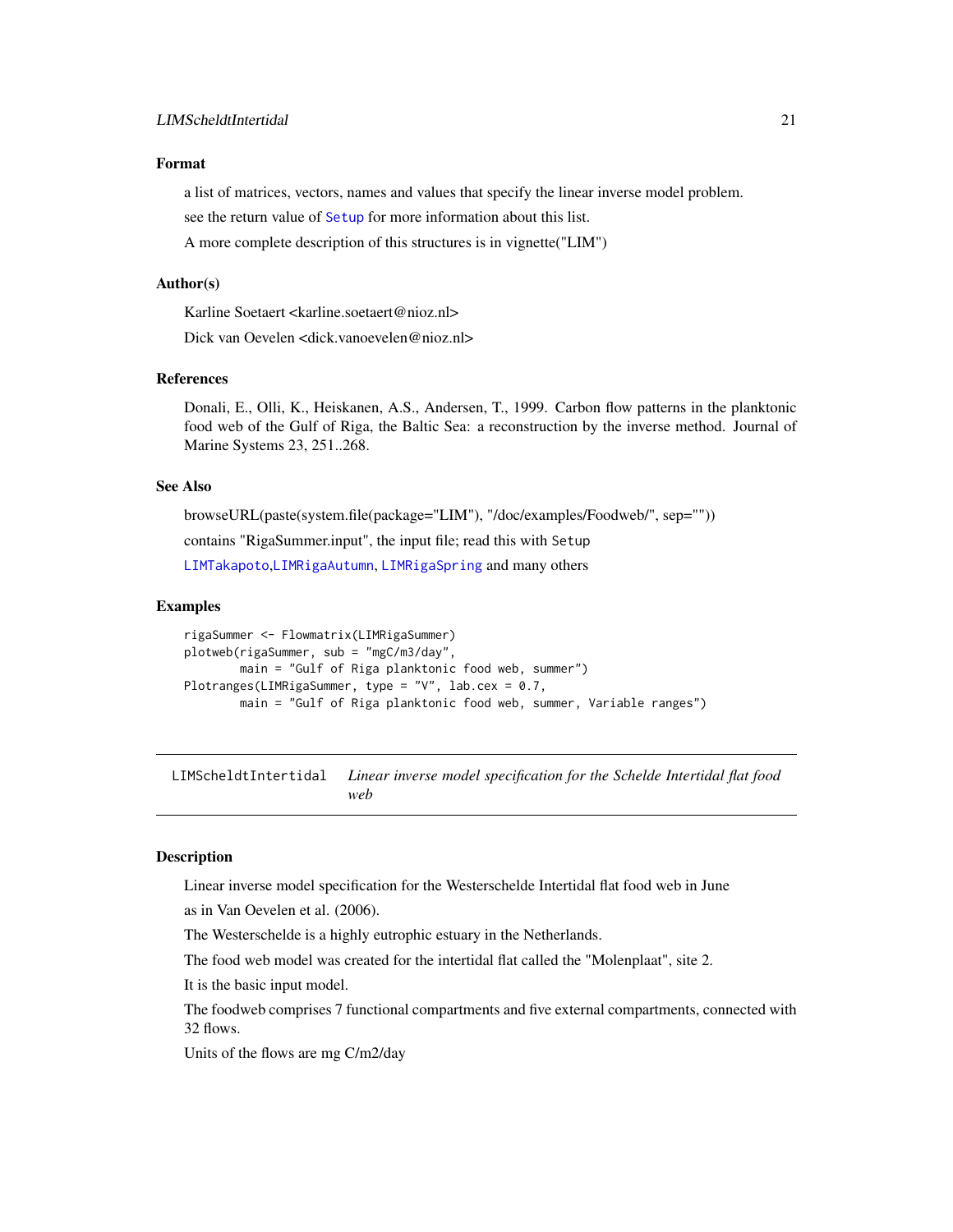The linear inverse model LIMScheldtIntertidal is generated from the file ScheldtIntertidal.input which can be found in subdirectory /examples/FoodWeb of the package directory

In this subdirectory you will find many foodweb example input files

These files can be read using [Read](#page-30-1) and their output processed by [Setup](#page-32-1) which will produce a linear inverse problem specification similar to LIMScheldtIntertidal

## Usage

```
data(LIMScheldtIntertidal)
```
## Format

a list of matrices, vectors, names and values that specify the linear inverse model problem.

see the return value of [Setup](#page-32-1) for more information about this list

A more complete description of this structures is in vignette("LIM")

## Author(s)

Karline Soetaert <karline.soetaert@nioz.nl> Dick van Oevelen<dick.vanoevelen@nioz.nl>

#### References

Van Oevelen, D., Soetaert, K., Middelburg, J.J., Herman, P.M.J., Moodley, L., Hamels, I., Moens, T., Heip, C.H.R., 2006b. Carbon flows through a benthic food web: Integrating biomass, isotope and tracer data. J. Mar. Res. 64, 1-30.

## See Also

browseURL(paste(system.file(package="LIM"), "/doc/examples/Foodweb/", sep=""))

contains "ScheldtIntertidal.input", the input file; read this with Setup

[LIMTakapoto](#page-22-1), [LIMRigaSummer](#page-19-1) and many others

## Examples

```
ScheldtIntertidal <- Flowmatrix(LIMScheldtIntertidal)
plotweb(ScheldtIntertidal, main = "Scheldt intertidal flat food web",
       sub = "mgC/m2/day")Plotranges(LIMScheldtIntertidal, lab.cex = 0.7,
       main = "Scheldt intertidal flat food web, Flowranges")
Plotranges(LIMScheldtIntertidal, type = "V", lab.cex = 0.7,
       main = "Scheldt intertidal flat food web, Variable ranges")
```
<span id="page-21-0"></span>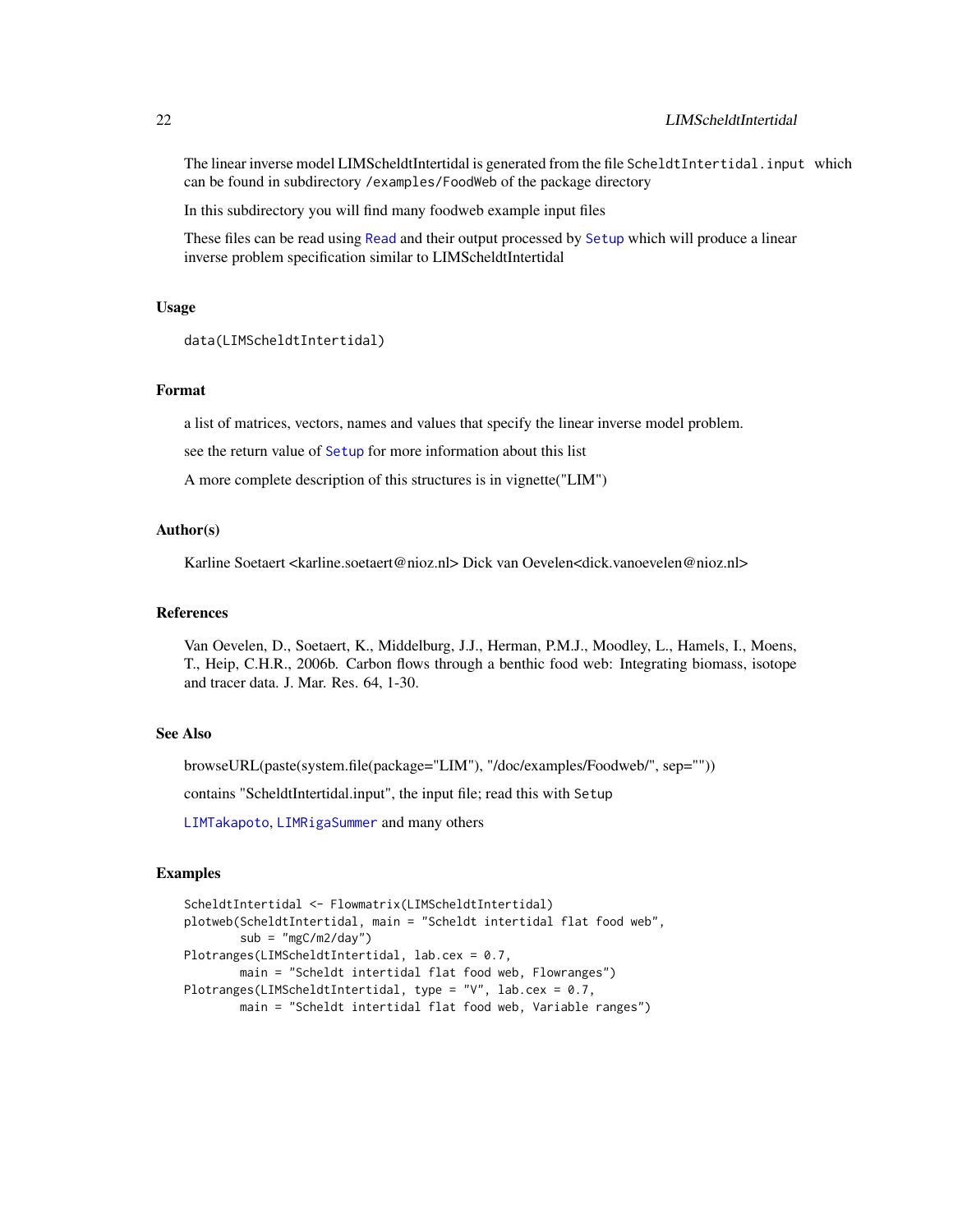<span id="page-22-1"></span><span id="page-22-0"></span>LIMTakapoto *Linear inverse model specification for the Takapoto atoll planktonic food web.*

## Description

Linear inverse model specification for the Carbon flux model of the Takapoto atoll planktonic food web

as reconstructed by inverse modelling by Niquil et al. (1998).

The Takapoto Atoll lagoon is located in the French Polynesia of the South Pacific

The food web comprises 7 functional compartments and three external compartments/sinks connected with 32 flows.

Units of the flows are mg C/m2/day

The linear inverse model LIMTakapoto is generated from the file Takapoto.input which can be found in subdirectory /examples/FoodWeb of the package directory

In this subdirectory you will find many foodweb example input files

These files can be read using [Read](#page-30-1) and their output processed by [Setup](#page-32-1) which will produce a linear inverse problem specification similar to LIMTakapoto

#### Usage

data(LIMTakapoto)

## Format

a list of matrices, vectors, names and values that specify the linear inverse model problem.

see the return value of [Setup](#page-32-1) for more information about this list

A more complete description of this structures is in vignette("LIM")

#### Author(s)

Karline Soetaert <karline.soetaert@nioz.nl> Dick van Oevelen<dick.vanoevelen@nioz.nl>

#### References

Niquil, N., Jackson, G.A., Legendre, L., Delesalle, B., 1998. Inverse model analysis of the planktonic food web of Takapoto Atoll (French Polynesia). Marine Ecology Progress Series 165, 17..29.

#### See Also

browseURL(paste(system.file(package="LIM"), "/doc/examples/Foodweb/", sep=""))

contains "Takapoto.input", the input file; read this with Setup

[LIMRigaAutumn](#page-17-1) and many others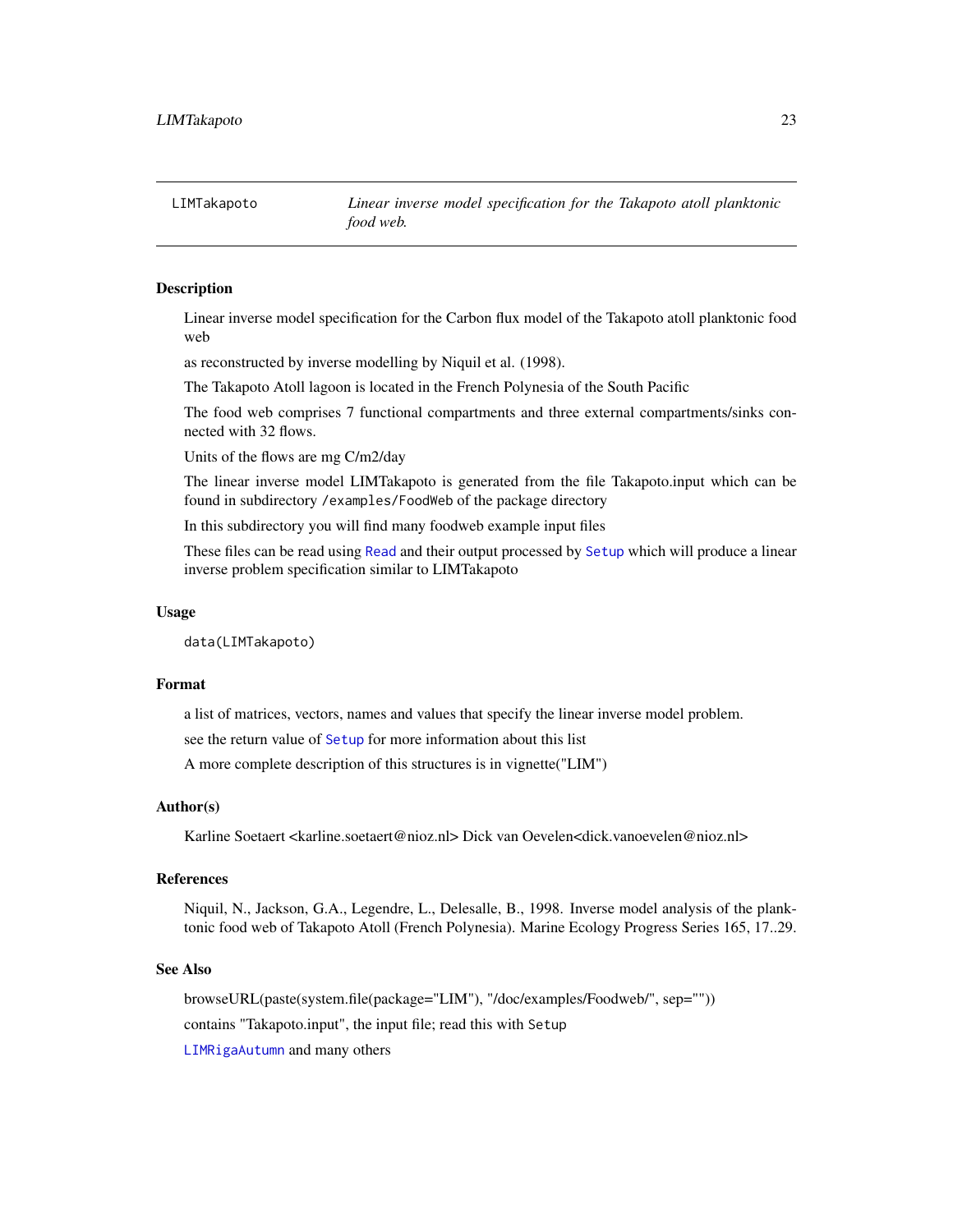## <span id="page-23-0"></span>Examples

```
Takapoto <- Flowmatrix(LIMTakapoto)
plotweb(Takapoto, main="Takapoto atoll planktonic food web",
        sub = "mgC/m2/day", lab.size = 1)# some ranges extend to infinity - they are marked with "*"
Plotranges(LIMTakapoto, lab.cex = 0.7,
       sub = "*=unbounded", xlab = "mgC/m2/d",
       main = "Takapoto atoll planktonic food web, Flowranges")
# ranges of variables, exclude first
Plotranges(LIMTakapoto, type = "V", lab.cex = 0.7,
       index = 2:23, xlab = "mgC/m2/d",main = "Takapoto atoll planktonic food web, Variable ranges")
```
<span id="page-23-1"></span>

Linp *Solves a linear inverse model using linear programming.*

#### Description

Solves a linear inverse model using linear programming Input presented either as:

- matrices E, F, A, B, G, H (Linp.double) or
- as a list (Linp.lim) or
- as a lim input file (Linp.limfile)

#### Usage

```
Linp(...)## S3 method for class 'lim'
Linp(lim, cost = NULL, ispos = lim$ispos, ...)
## S3 method for class 'limfile'
Linp(file, verbose = TRUE,...)## S3 method for class 'character'
Linp(...)## S3 method for class 'double'
Linp(...)
```
#### Arguments

| lim      | a list that contains the linear inverse model specification, as generated by func-<br>tion setup.limfile. |
|----------|-----------------------------------------------------------------------------------------------------------|
| file     | name of the inverse input file.                                                                           |
| verbose  | if TRUE: when reading the file, prints warnings and messages to the screen.                               |
| cost     | if not NULL, a vector with the coefficients of the cost function (to be minimised).                       |
| ispos    | if TRUE: all x-values have to be positive.                                                                |
| $\cdots$ | other arguments passed to function linp from packagelimSolve.                                             |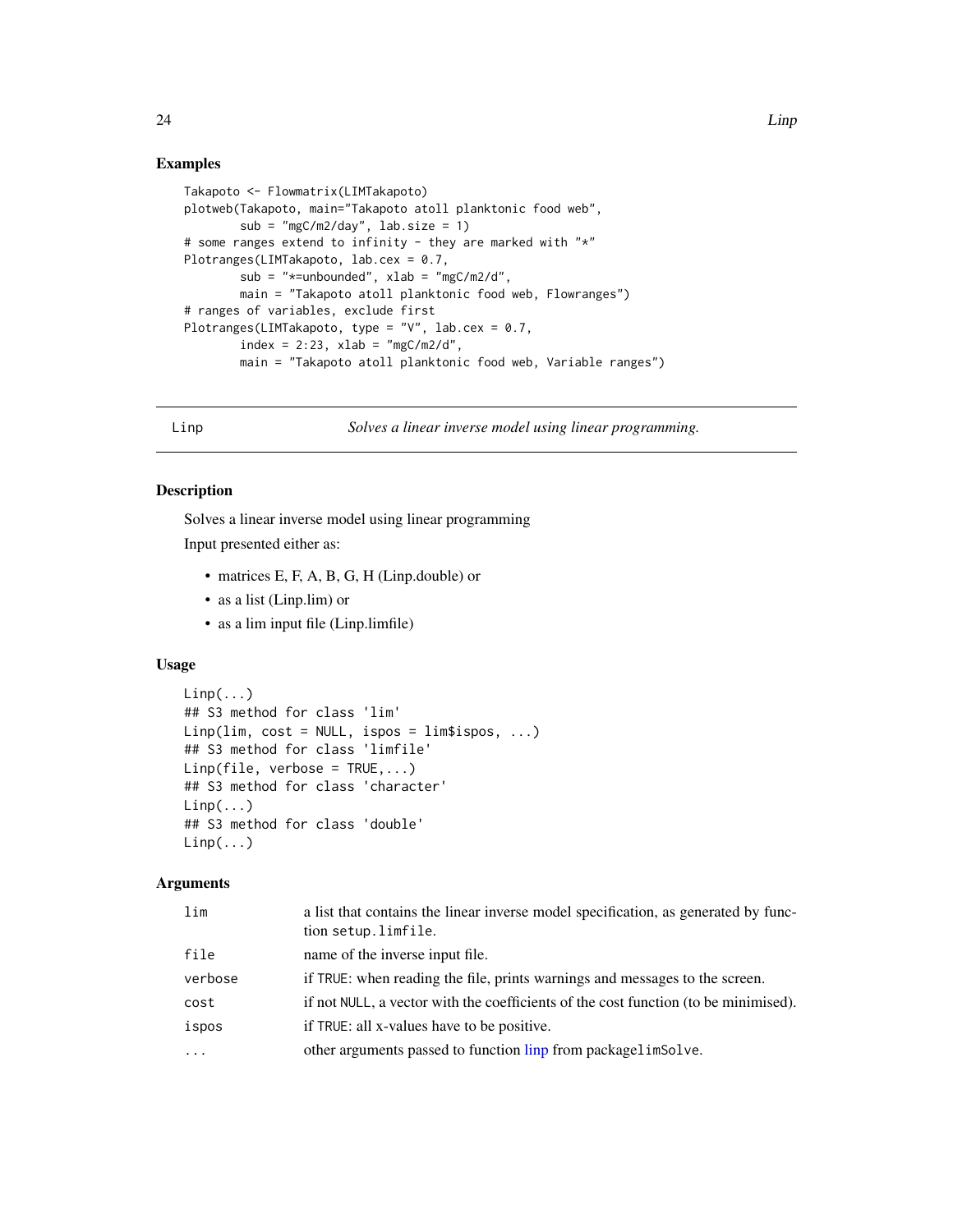## <span id="page-24-0"></span>Details

Solves the following inverse problem:

$$
\min(\sum Cost_i * x_i)
$$

or

$$
\max(\sum\mathit{Profit}_i * x_i)
$$

subject to

$$
x_i \geq 0
$$

$$
Ax = B
$$

$$
Gx \geq H
$$

and where  $Cost_i$  or  $Profit_i$  are weighting coefficients

## Value

a list containing:

| X                      | vector containing the solution of the linear programming problem.                    |
|------------------------|--------------------------------------------------------------------------------------|
| unconstrained.solution |                                                                                      |
|                        | vector containing the unconstrained solution of the linear programming prob-<br>lem. |
| residualNorm           | scalar, the sum of residuals of equalities and violated inequalities.                |
| solutionNorm           | scalar, the value of the quadratic function at the solution.                         |
| IsError                | logical, TRUE if an error occurred.                                                  |
| Error                  | linp error text.                                                                     |
| type                   | linp.                                                                                |

## Author(s)

Karline Soetaert <karline.soetaert@nioz.nl>

## References

Michel Berkelaar and others (2005). lpSolve: Interface to Lpsolve v. 5 to solve linear/integer programs. R package version 1.1.9.

## See Also

linp, the more general function from package lpSolve

[Ldei](#page-5-1), to solve the linear inverse problem by least distance programming

[Lsei](#page-25-1), to solve the linear inverse problem by lsei (least squares with equality and inequality constraints)

function [linp](#page-0-0) from packagelimSolve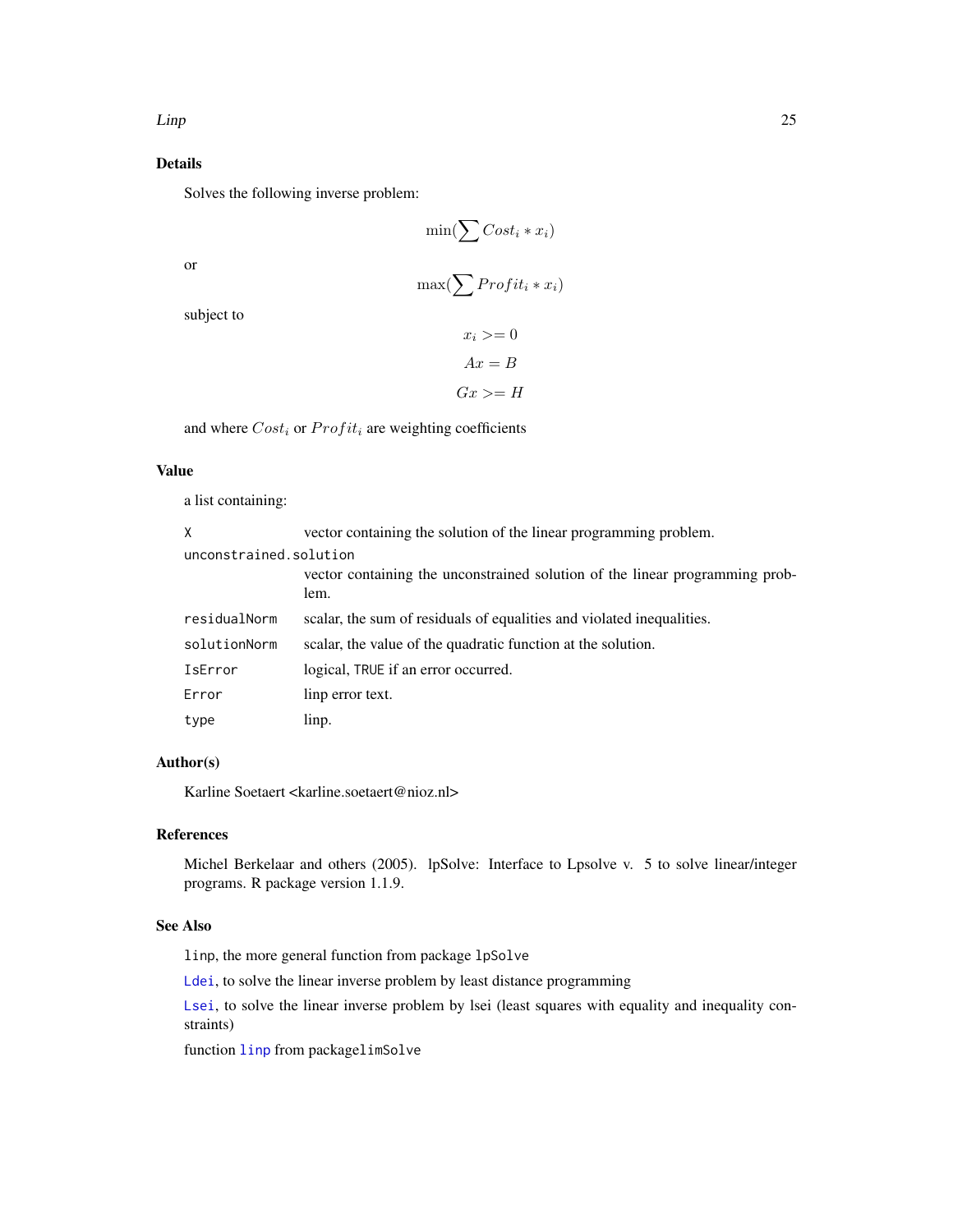## Examples

```
# the Blending example
Linp(LIMBlending)
# the E coli example: two functions to maximimise
Linp(LIMEcoli)
# E coli example, but only first function optimised..
Linp(LIMEcoli, cost = -LIMEcoli$Profit[1,])
# a foodweb example: need to specify the cost function
# here just sum of absolute values of flows...
Linp(LIMRigaAutumn, cost = (rep(1, LIMRigaAutumn$NUnknowns)))
```
<span id="page-25-1"></span>Lsei *Solves a linear inverse model using the least squares method.*

#### Description

Solves a linear inverse model using the least squares method

Input presented as:

- matrices E, F, A, B, G, H (Lsei.double) or
- a list (Lsei.lim) or
- as a lim input file (Lsei.limfile)

Useful for solving overdetermined lims.

## Usage

```
Lsei(...)
## S3 method for class 'double'
Lsei\ldots)
## S3 method for class 'lim'
Lsei(lim, exact = NULL, parsimonious = FALSE, ...)
## S3 method for class 'limfile'
Lsei(file, exact = NULL, parsimonious = FALSE,
             verbose = TRUE, ...)## S3 method for class 'character'
Lsei(...)
```
## Arguments

| lim   | a list that contains the linear inverse model specification, as generated by func-<br>tion setup.limfile.                             |
|-------|---------------------------------------------------------------------------------------------------------------------------------------|
| exact | if not NULL, a vector containing the numbers of the equations to be solved ex-<br>actly; if NULL, all equations are considered exact. |

<span id="page-25-0"></span>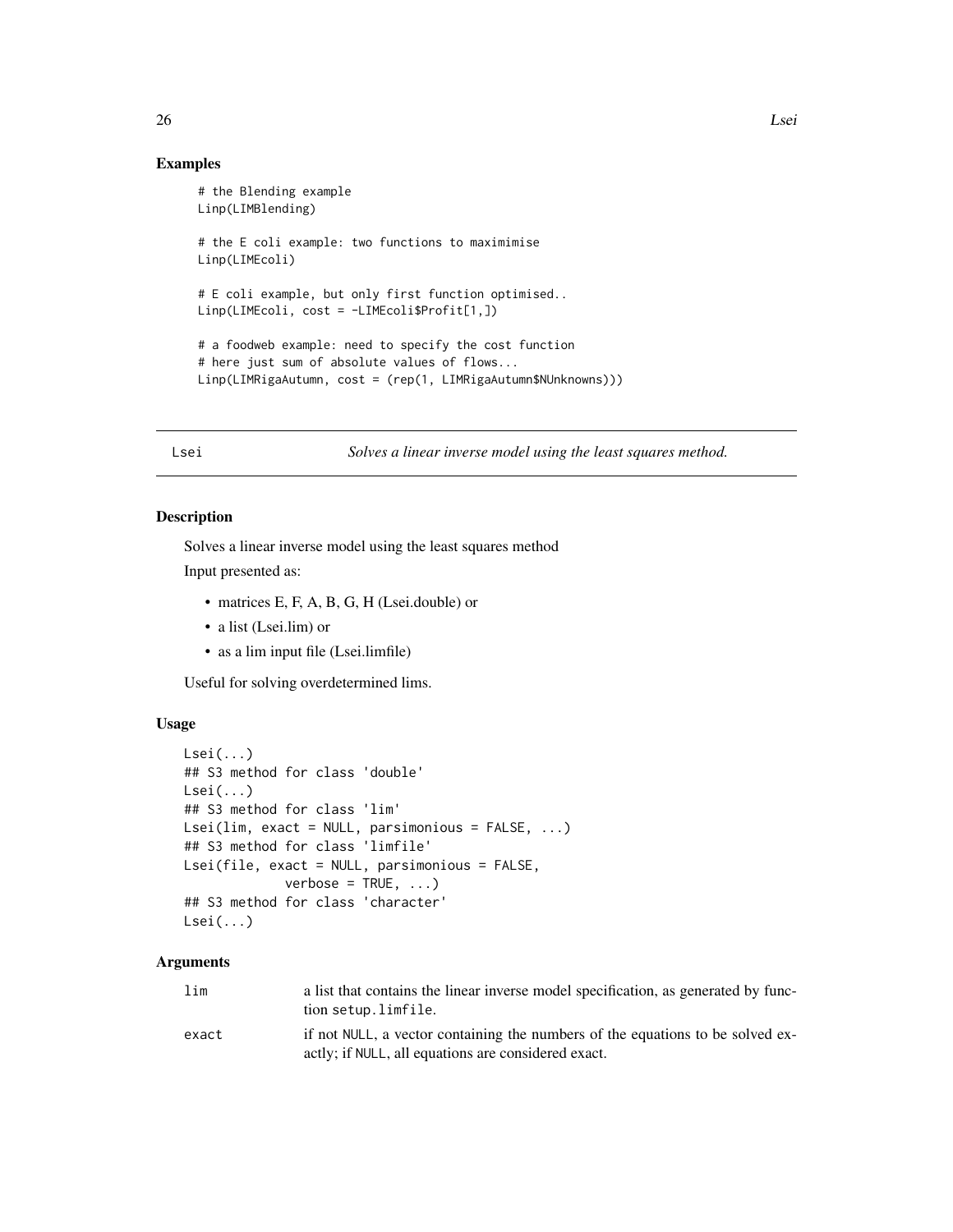<span id="page-26-0"></span>

| parsimonious | if TRUE, also minimises the sum of squared unknowns.                        |
|--------------|-----------------------------------------------------------------------------|
| file         | name of the inverse input file.                                             |
| verbose      | if TRUE: when reading the file, prints warnings and messages to the screen. |
| $\ddotsc$    | other arguments passed to function lsei from packagelimSolve.               |

## Details

Solves the following inverse problem:

 $\min(||AAx - BB||^2)$ 

, the approximate equations subject to

 $Ex = F$ 

, the mass balances

```
Gx \geq H
```
, the constraints.

and where E and F make up the equations from A and B, as specified by vector exact.

AA and BB are the equations from A and B, NOT in vector exact.

in case exact = NULL, there are no approximate equations.

in case parsimonious  $=$  TRUE, then the sum of squared unknowns is also minimised. This means that AA is augmented with the unity matrix (of size Nunknowns) and BB contains Nunknowns additional zeros.

For overdetermined lim problems, for instance, the inverse equations may be split up in the mass balance equations which have to be exactly met and the other equations which have to be approximated.

This is, it is assumed that the first \*NComponents\* equations, the mass balances, should be met exactly and the call to the function is:  $Lsei(lim, exact = 1:lim$NComponents,...)$ 

If the lim is underdetermined, an alternative is to use [Ldei](#page-5-1) instead.

This will return the parsimonious solution.

The results should be similar with Lsei(...,parsimonious=TRUE).

In theory both Lsei.lim and Ldei should return the same value for underdetermined systems.

## Value

a list containing:

| $\times$     | vector containing the solution of the least squares problem.           |
|--------------|------------------------------------------------------------------------|
| residualNorm | scalar, the sum of residuals of equalities and violated inequalities.  |
| solutionNorm | scalar, the value of the minimised quadratic function at the solution. |
| IsError      | TRUE if an error occurred.                                             |
| Error        | error text.                                                            |
| type         | lsei.                                                                  |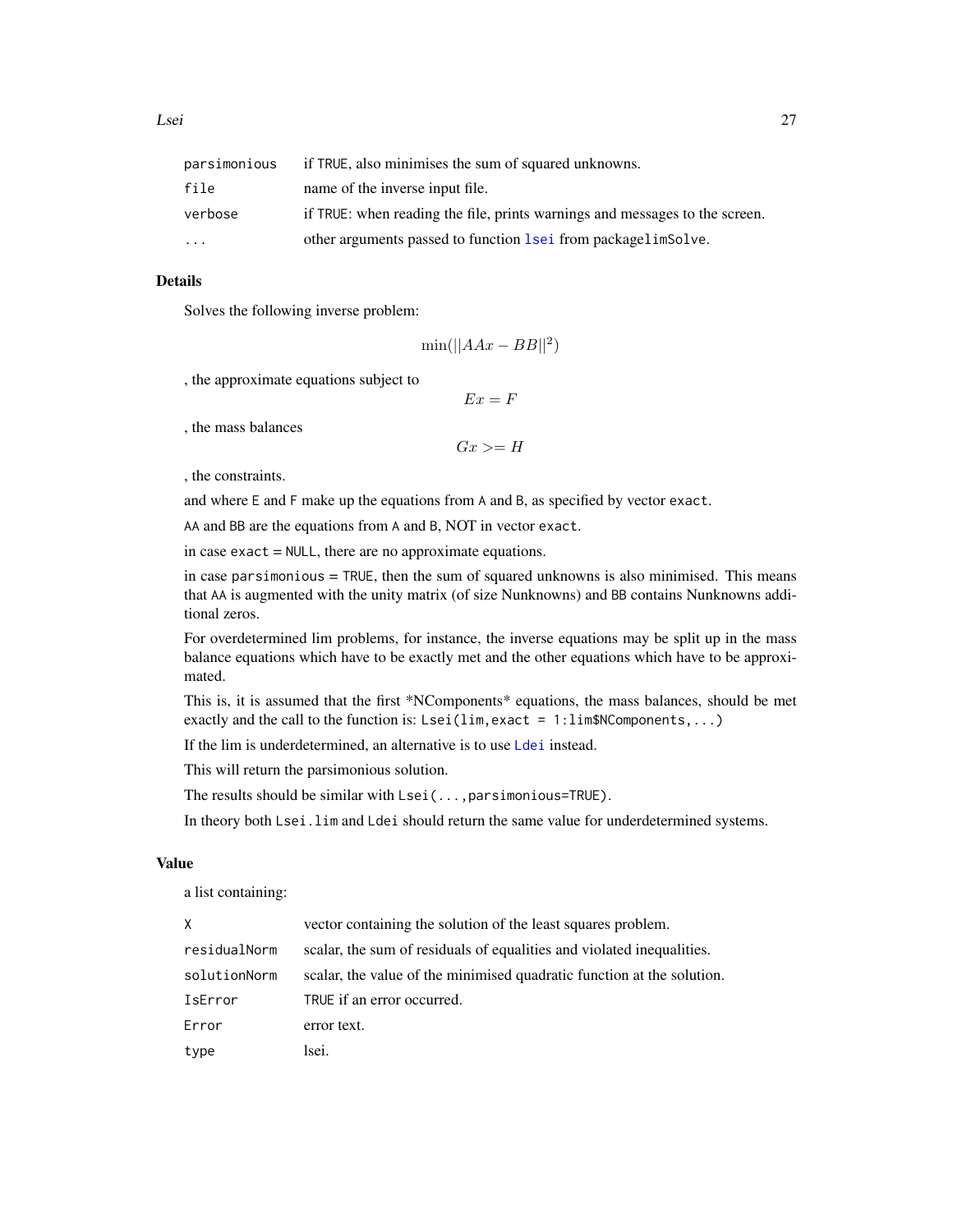#### <span id="page-27-0"></span>Author(s)

Karline Soetaert <karline.soetaert@nioz.nl>

#### References

K. H. Haskell and R. J. Hanson, An algorithm for linear least squares problems with equality and nonnegativity constraints, Report SAND77-0552, Sandia Laboratories, June 1978.

K. H. Haskell and R. J. Hanson, Selected algorithms for the linearly constrained least squares problem - a users guide, Report SAND78-1290, Sandia Laboratories,August 1979.

K. H. Haskell and R. J. Hanson, An algorithm for linear least squares problems with equality and nonnegativity constraints, Mathematical Programming 21 (1981), pp. 98-118.

R. J. Hanson and K. H. Haskell, Two algorithms for the linearly constrained least squares problem, ACM Transactions on Mathematical Software, September 1982.

## See Also

[lsei](#page-0-0), the more general function from package limSolve

[Linp](#page-23-1), to solve the linear inverse problem by linear programming

[Ldei](#page-5-1), to solve the linear inverse problem by least distance programming

function [lsei](#page-0-0) from packagelimSolve

## Examples

Lsei(LIMRigaAutumn, parsimonious = TRUE)

<span id="page-27-1"></span>Plotranges *Plots the minimum and maximum and central values*

## Description

Plots minimum and maximum ranges.

Takes as input either a lim list, as generated by Setup or a set of vectors specifying the minimum, maximum and the central value, or a data.frame that contains min, max and central values.

#### Usage

```
Plotranges(...)
## S3 method for class 'double'
Plotranges(min, max, value = NULL, labels = NULL, log = "",
 pch = 16, pch.col = "black", line.col = "gray",
  seg.col = "black", xlim = NULL, main = NULL,
  xlab = NULL, ylab = NULL, lab \cex = 1.0, mark = NULL,...)
## S3 method for class 'lim'
Plotranges(lim = NULL, labels = NULL, type = "X", log = "",
```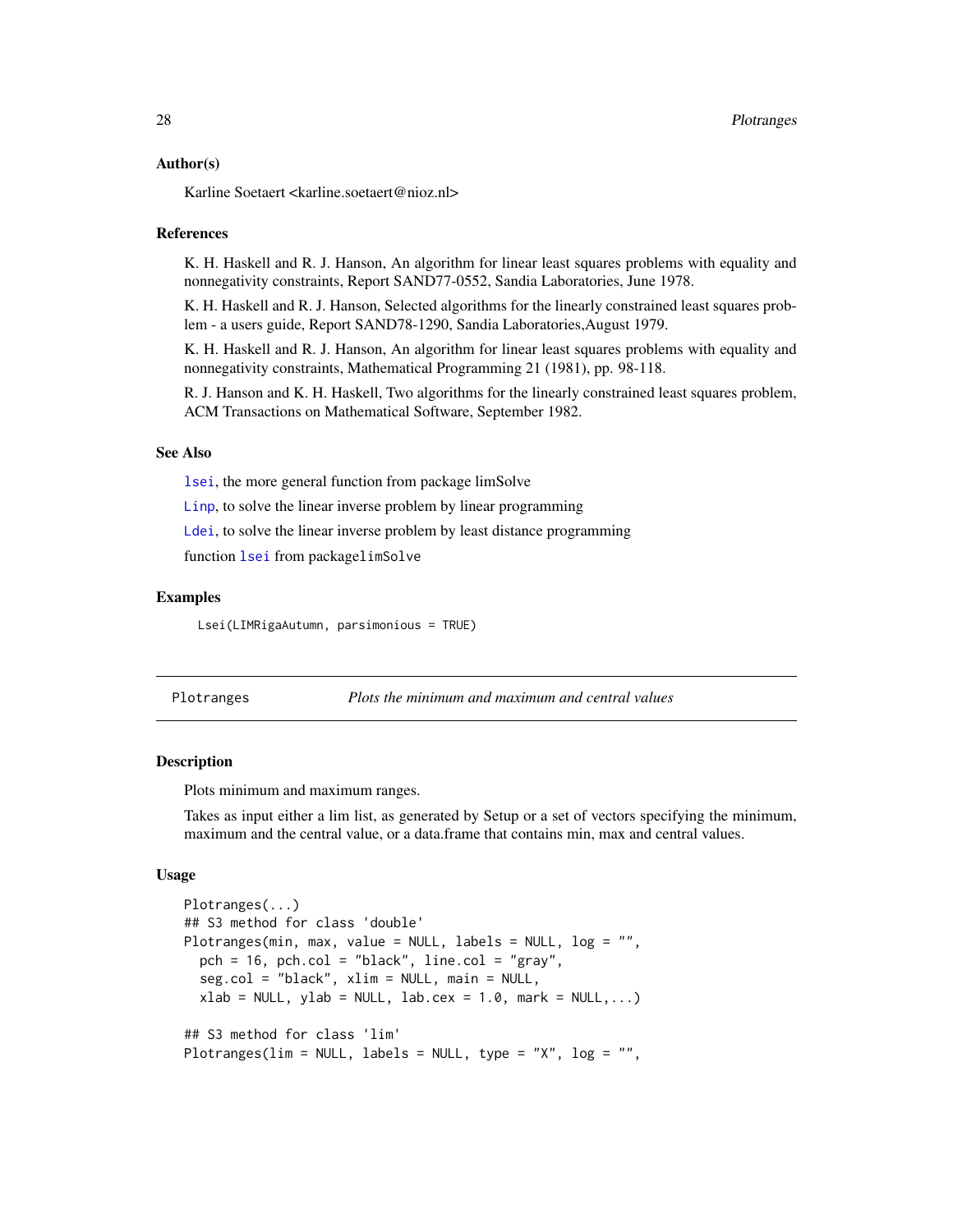## Plotranges 29

```
pch = 16, pch.col = "black", line.col = "gray",
  seg.col = "black", xlim = NULL, main = NULL,
 xlab = NULL, ylab = NULL, lab. cex = 1.0, index = NULL, ...)## S3 method for class 'character'
Plotranges(file, ...)
```
## Arguments

| min      | minimum value.                                                                                            |
|----------|-----------------------------------------------------------------------------------------------------------|
| max      | maximum value.                                                                                            |
| value    | median or mean value.                                                                                     |
| lim      | a list that contains the linear inverse model specification, as generated by func-<br>tion setup.limfile. |
| file     | name of the inverse input file.                                                                           |
| labels   | names of each value.                                                                                      |
| type     | one of "X" or "V" for plotting of unknowns $(X)$ or variables.                                            |
| log      | $if = x: logarithmic scale for x-axis.$                                                                   |
| pch      | pch symbol used for mean value.                                                                           |
| pch.col  | pch color for mean value.                                                                                 |
| line.col | color for each variable, spanning x-axis.                                                                 |
| seg.col  | color for variable range.                                                                                 |
| xlim     | limits on x-axis.                                                                                         |
| main     | main title.                                                                                               |
| xlab     | x-axis label.                                                                                             |
| ylab     | y-axis label.                                                                                             |
| lab.cex  | label expansion value.                                                                                    |
| index    | list of elements to be plotted, a vector of integers; default = all elements.                             |
| mark     | list of elements to be marked with a "*", i.e. when range is unbounded.                                   |
| $\cdots$ | arguments passed to R-function "text" when writing labels.                                                |
|          |                                                                                                           |

## Value

Only when a lim list was inputted. A data frame with

| min    | the minimum.       |
|--------|--------------------|
| max    | the maximum.       |
| values | the central value. |

## Author(s)

Karline Soetaert <karline.soetaert@nioz.nl>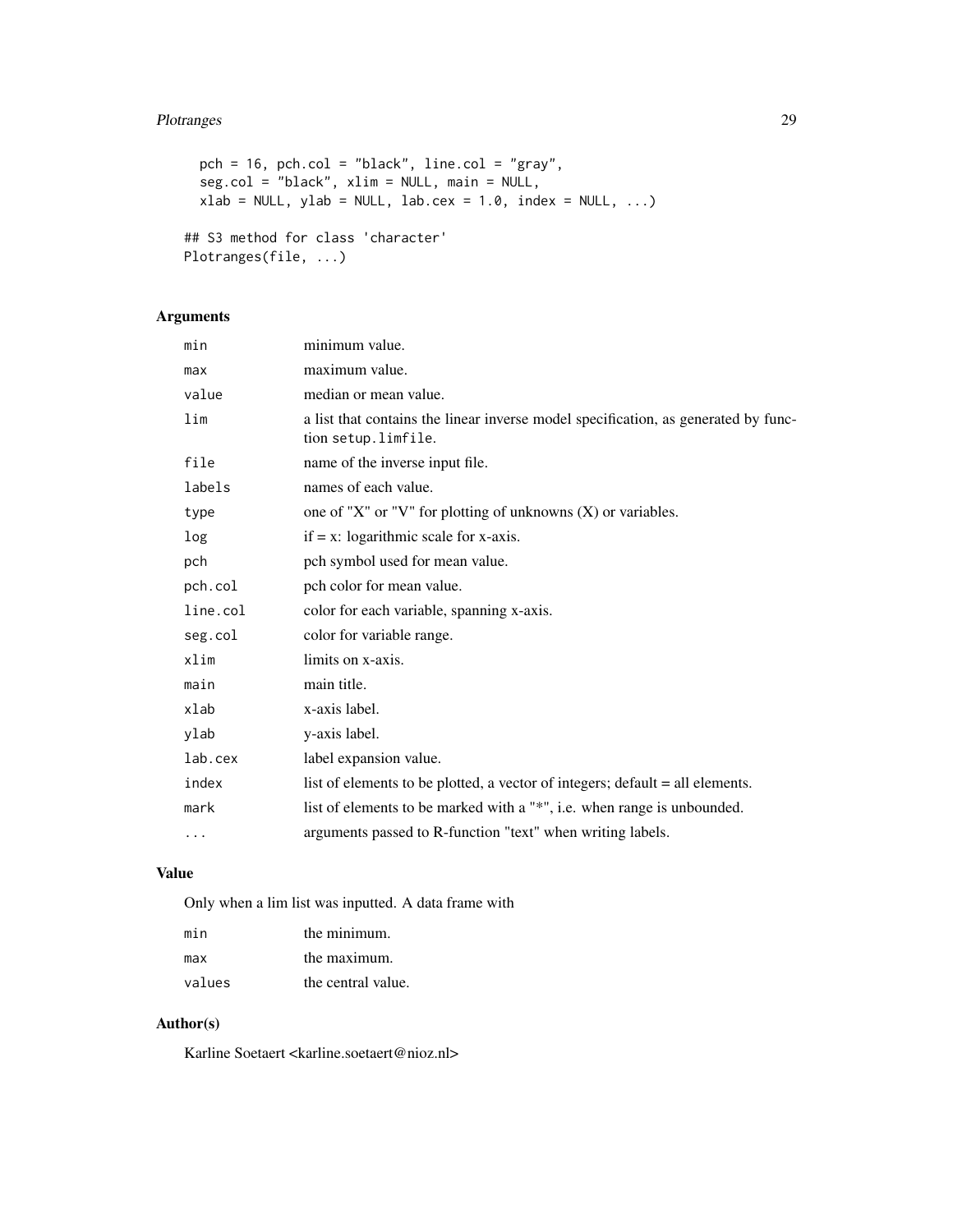## Examples

```
# The Takapoto food web.
# some ranges extend to infinity - they are marked with "*"
Plotranges(LIMTakapoto, lab.cex = 0.7, sub = "*=unbounded",
           xlab = "mgC/m2/d",main = "Takapoto atoll planktonic food web, Flowranges")
# ranges of variables, exclude first variable
Plotranges(LIMTakapoto, type = "V", lab.cex = 0.7,
           index = 2:23, xlab = "mgC/m2/d",main = "Takapoto atoll planktonic food web, Variable ranges")
```
PrintMat *Writes linear inverse matrices to the screen*

#### Description

Prints the linear inverse problem:

• inverse matrices and vectors A, b of the equalities

 $Ax = b$ 

• inverse matrices and vectors G, h of the inequalities

 $Gx \geq h$ 

• if present, also writes the cost/profit function

## Usage

PrintMat(lim)

## Arguments

lim a list that contains the linear inverse model specification, as generated by function setup.limfile.

## Value

returns nothing.

## Author(s)

Karline Soetaert <karline.soetaert@nioz.nl>

#### Examples

PrintMat(LIMBlending)

<span id="page-29-0"></span>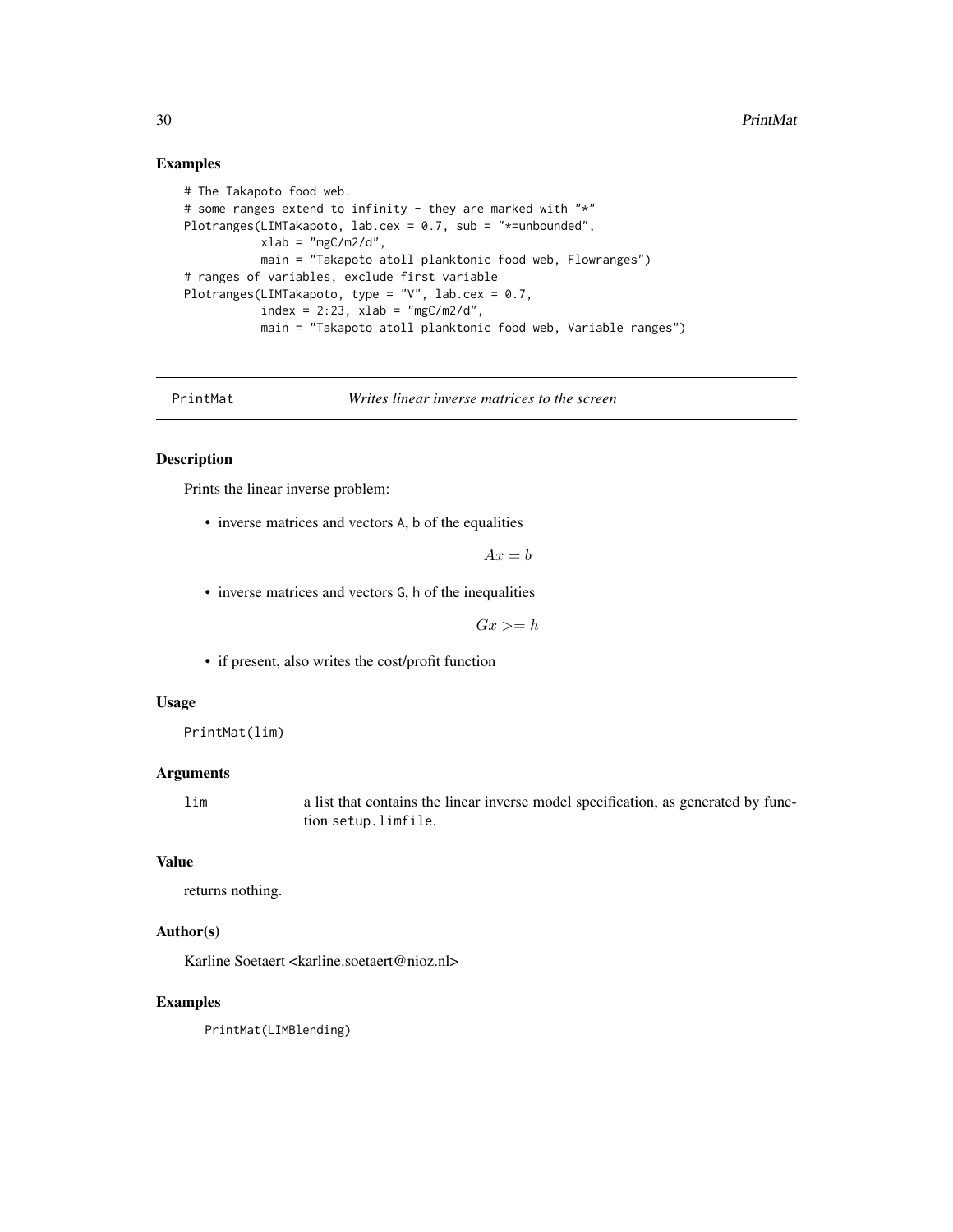<span id="page-30-1"></span><span id="page-30-0"></span>

Reads an inverse input file and creates the inverse problem as a list, of type "liminput"

## Usage

```
Read(file, verbose = FALSE, checkLinear = TRUE, remtabs = TRUE)
```
## Arguments

| file        | name of inverse input file.                          |
|-------------|------------------------------------------------------|
| verbose     | if TRUE: prints warnings and messages to the screen. |
| checkLinear | if FALSE: does not check for linearity               |
| remtabs     | remove tabs.                                         |

## Details

The structure of an inverse input file is explained in vignette("LIM") which should be consulted.

In short the inverse input file contains the declaration sections enclosed inbetween two lines starting with a  $\#$ .

For instance, the following section declares two components

\# COMP

State1

State2

\# END COMP

Only the first 4 characters of the section names are read

The following sections are allowed:

- Parameters \#\# PARAMETERS
- Components \#\# STOCKS or \#\# DECISION VARIABLES or \#\# STATES or \#\# UN-**KNOWNS**
- Externals \#\# EXTERNALS
- Rates \#\# RATES
- Flows \#\# FLOWS
- Variables \#\# VARIABLES
- Cost \#\# COST or \#\# MINIMISE
- Profit \#\# PROFIT or \#\# MAXIMISE
- Equalities \#\# EQUALITIES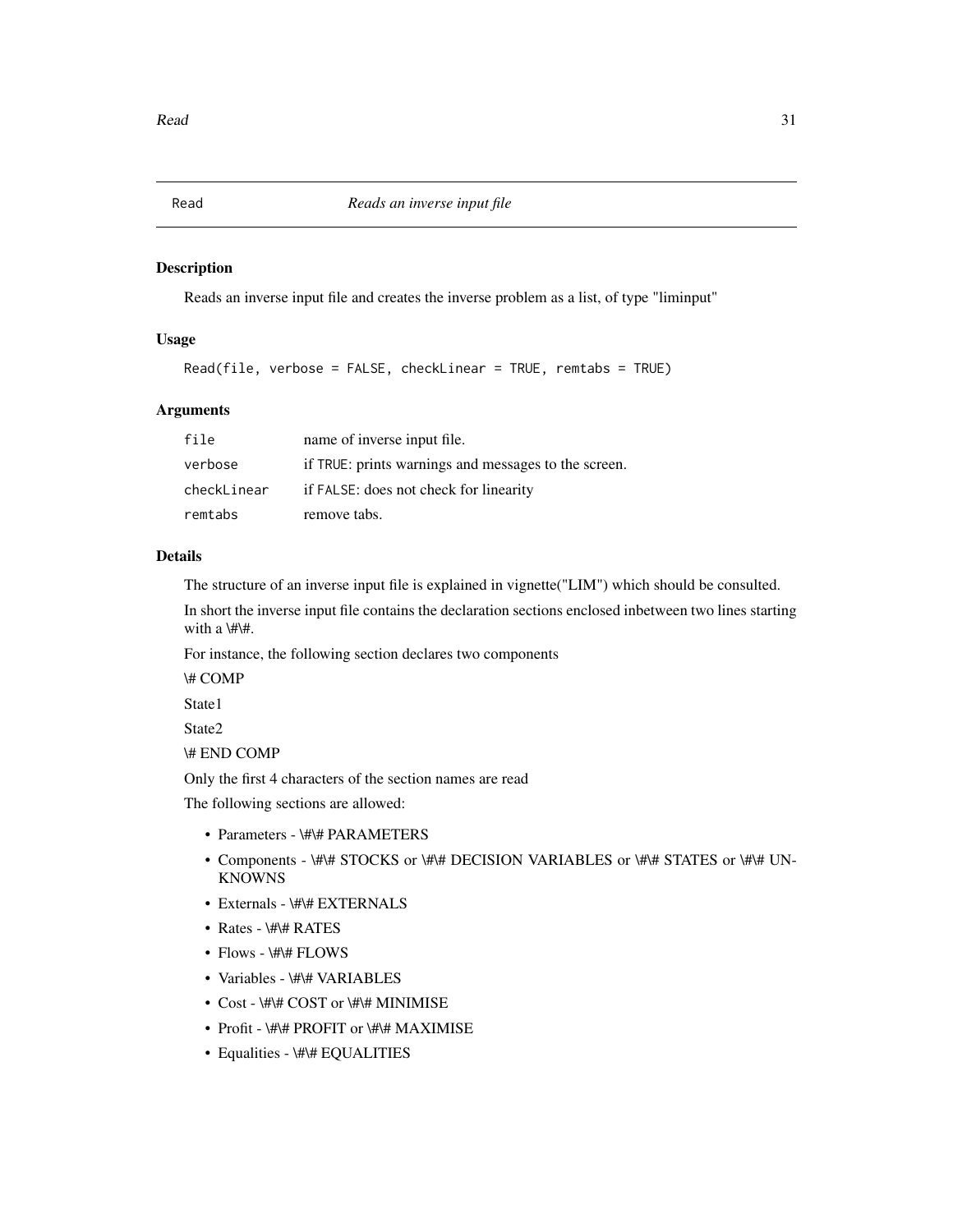<span id="page-31-0"></span>Any (part of a) line starting with a "!" is considered a comment.

Input is NOT case sensitive

The output of this function is used as input in function [Setup](#page-32-1) which creates the inverse matrices

By default, only linear problems can be solved, and the function checks whether the input is linear. To toggle off this check, set checkLinear to FALSE.

Some input files contain tabs, which are converted to spaces, unless this logical is set to FALSE.

## Value

a list containing :

| file        | name of the inverse input file.                                                                                                                                                         |
|-------------|-----------------------------------------------------------------------------------------------------------------------------------------------------------------------------------------|
| pars        | a data.frame with parameter declarations.                                                                                                                                               |
| comp        | a data.frame with compartments (or states, stocks).                                                                                                                                     |
| rate        | a data.frame with rate declarations.                                                                                                                                                    |
| extern      | a data frame with external declarations.                                                                                                                                                |
| flows       | a data frame with flow declarations.                                                                                                                                                    |
| vars        | a data. frame with variable declarations.                                                                                                                                               |
| cost        | a data frame with cost declarations.                                                                                                                                                    |
| profit      | a data.frame with profit declarations.                                                                                                                                                  |
| equations   | a data. frame with equality declarations.                                                                                                                                               |
| constraints | a data frame with constraint declarations.                                                                                                                                              |
| reactions   | a data. frame with reaction declarations.                                                                                                                                               |
| posreac     | a vector with TRUE values if reaction or flow is unidirectional (and the unknown<br>x is thus positive), FALSE if it is two-way reaction or flow, and x can be positive<br>or negative. |
| marker      | a data.frame with marker declarations - see vignette ("LIM").                                                                                                                           |
| parnames    | a vector with parameter names.                                                                                                                                                          |
| varnames    | a vector with variable names.                                                                                                                                                           |
| compnames   | a vector with compartment names.                                                                                                                                                        |
| externnames | a vector with names of externals.                                                                                                                                                       |
| Type        | a string; one of "web" (flows are unknowns), "reaction" (reaction rates unknown)<br>and "simple" (compartments are unknowns).                                                           |

## Author(s)

Karline Soetaert <karline.soetaert@nioz.nl>

## See Also

[Setup](#page-32-1) the function to create inverse matrices, based on output of Read.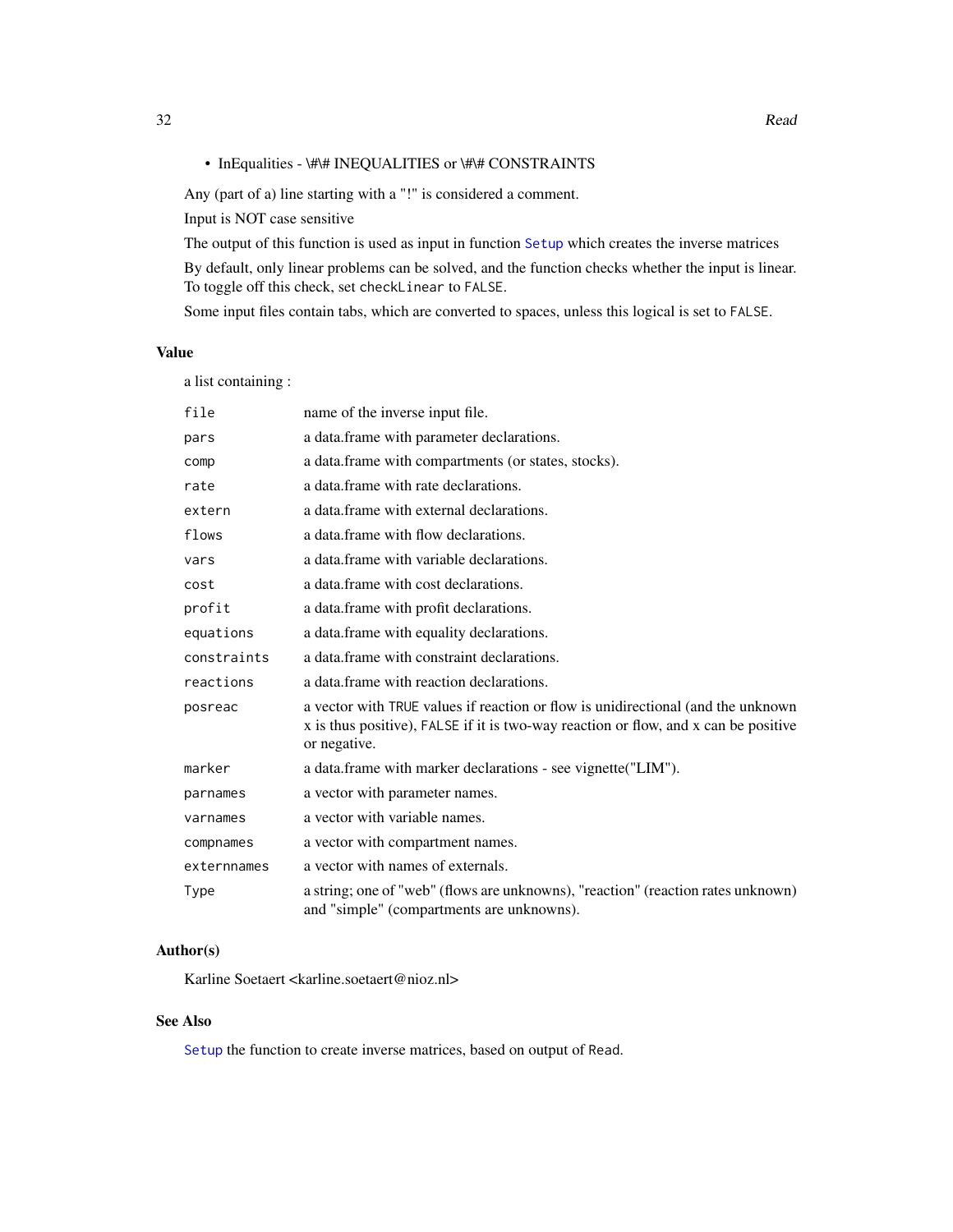#### <span id="page-32-0"></span> $Setup$  33

## Examples

```
# this input has been created with function Read:
 LIMinputBlending
## Not run:
 wd < - getwd()
 setwd(paste(system.file(package = "LIM"), "/doc/examples/Foodweb", sep = ""))
 Read("RigaAutumn.input")
 setwd(wd)
## End(Not run)
```
<span id="page-32-1"></span>Setup *Creates linear inverse matrices*

## Description

Creates the linear problem with equality and inequality equations.

Takes as input either a liminput list, as generated by Read or a filename with the linear inverse model specifications. Creates:

• inverse matrices and vectors A, b, G, h of the equalities/inequalities:

$$
Ax = b
$$

$$
Gx >= h
$$

• if present, also generates the cost/profit function which is used as:

```
min(cost)
```
or

 $max(profit)$ 

• if the input was a flow network, Setup will also create the flow matrix (see details).

## Usage

```
Setup(...)
## S3 method for class 'limfile'
Setup(file, verbose = TRUE, ...)
## S3 method for class 'character'
Setup(...)
## S3 method for class 'liminput'
Setup(liminput,...)
```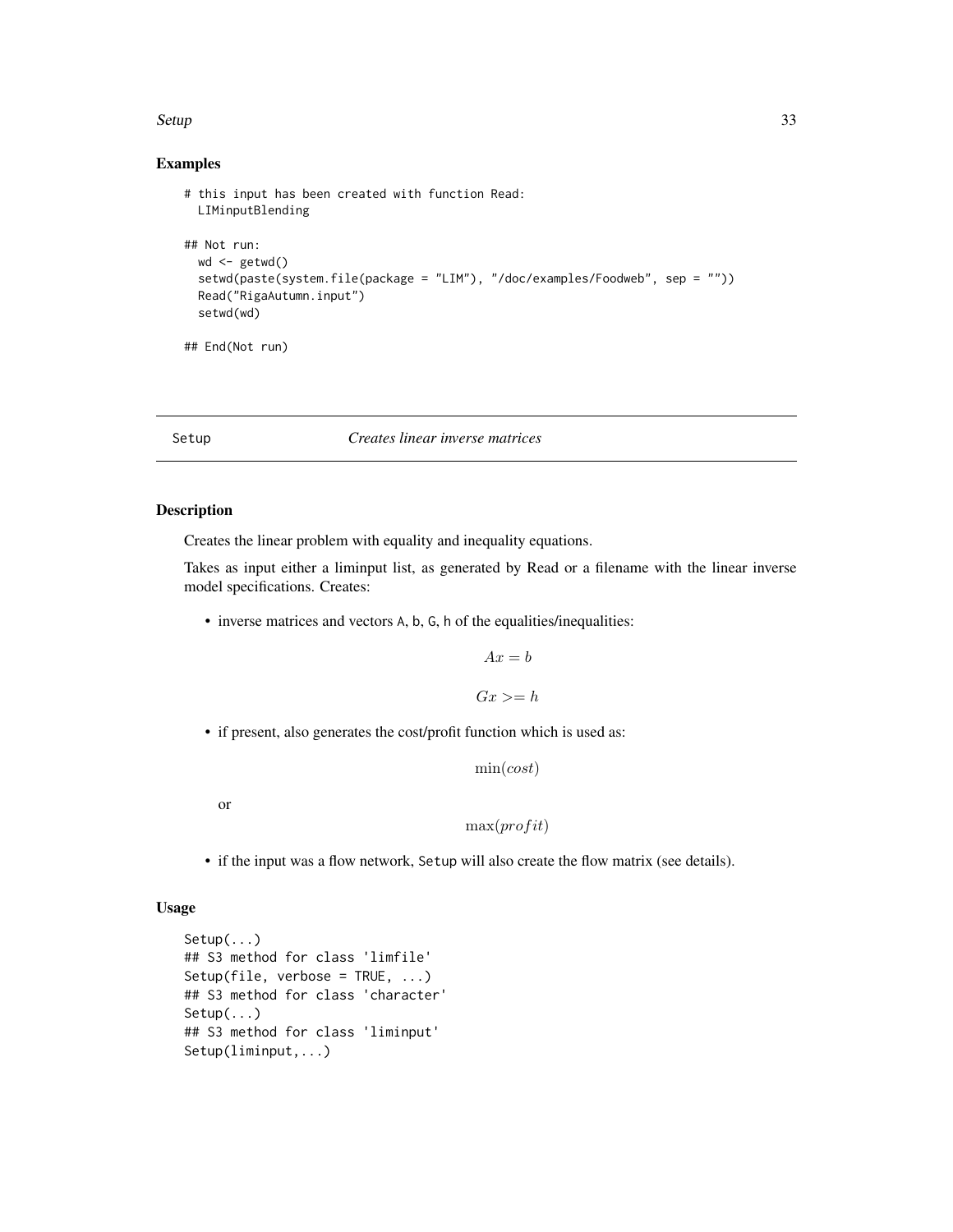34 Setup

## Arguments

| file     | name of the inverse input file.                          |
|----------|----------------------------------------------------------|
| verbose  | if TRUE: prints warnings and messages to the screen.     |
| liminput | list of elements, as returned by Read.                   |
| .        | extra parameters allowing this to be a generic function. |

## Value

a list containing:

| file             | name of the inverse input file.                                                                 |
|------------------|-------------------------------------------------------------------------------------------------|
| <b>NUnknowns</b> | number of unknowns.                                                                             |
| NEquations       | number of equations.                                                                            |
| NConstraints     | number of constraints.                                                                          |
| NComponents      | number of components.                                                                           |
| NExternal        | number of externals.                                                                            |
| NVariables       | number of variables.                                                                            |
| A                | matrix A of equalities Ax=B.                                                                    |
| B                | vector B of equalities Ax=B.                                                                    |
| G                | matrix G of inequalities Gx>h.                                                                  |
| н                | vector H of inequalities Gx=h.                                                                  |
| Cost             | cost vector (to minimise), the weight of each unknown; if not specified; 1 for all<br>unknowns. |
| Profit           | profit vector (to maximise).                                                                    |
| Flowmatrix       | matrix where element ij denotes flow from compartment i to j.                                   |
| VarA             | matrix VarA of variable equation VarA*x=VarB.                                                   |
| VarB             | vector VarB of variable equation VarA*x=VarB.                                                   |
| <b>Flows</b>     | a vector with flow names.                                                                       |
| Parameters       | a data.frame with parameter names and values.                                                   |
| Components       | a data.frame with state names and values.                                                       |
| Externals        | a data frame with external names and values.                                                    |
| rates            | a data. frame with rate names and values.                                                       |
| markers          | a data.frame with marker names and values.                                                      |
| Variables        | a vector with variable names.                                                                   |
| Unknowns         | a vector with names of unknowns (either states or flows).                                       |
| Weight           | a vector with the weights of unknowns- default is 1.                                            |

## Author(s)

Karline Soetaert <karline.soetaert@nioz.nl>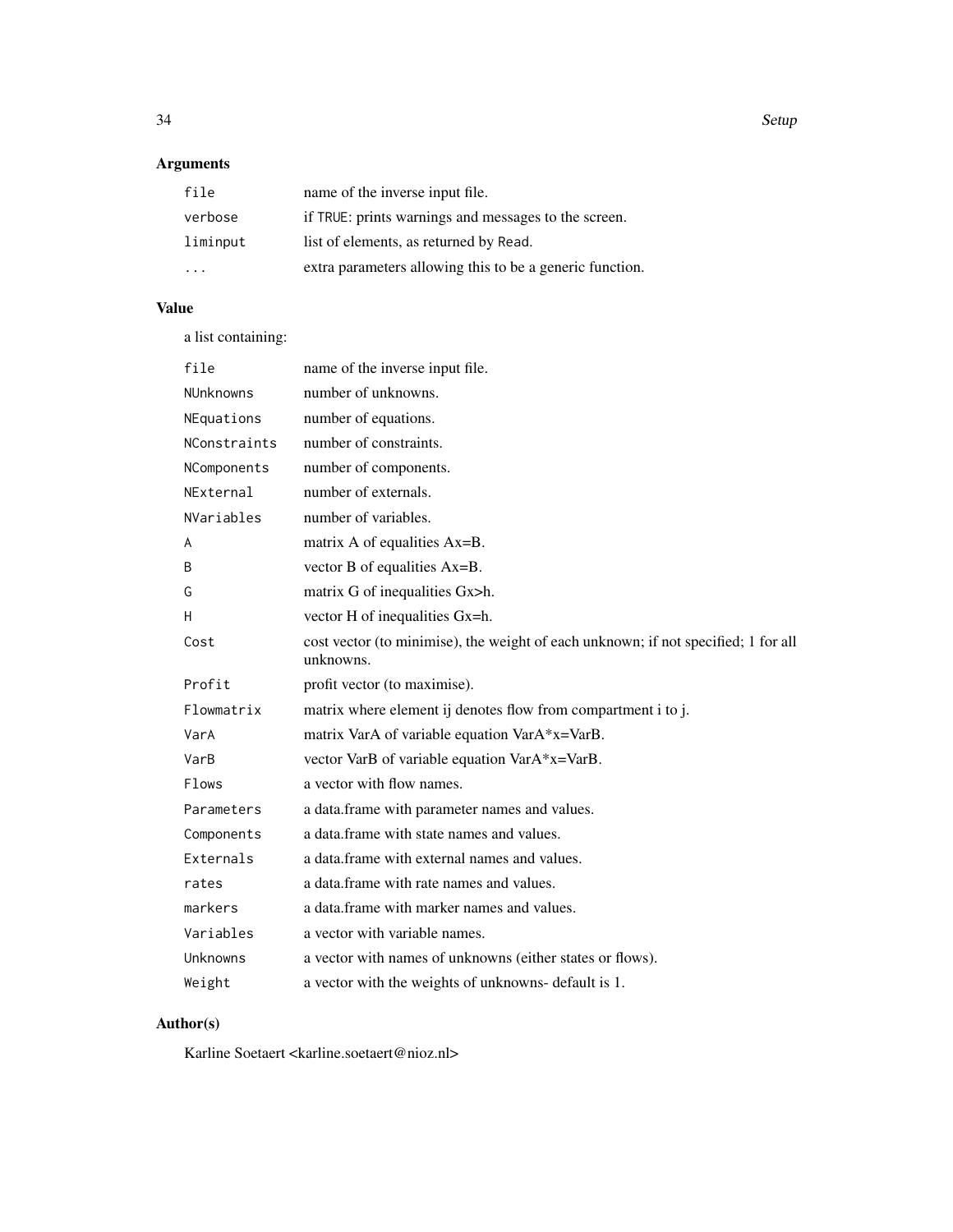#### <span id="page-34-0"></span>Variables 35

## See Also

[Read](#page-30-1) function that reads inverse input files and produces the input list used by Setup

[Lsei](#page-25-1), [Ldei](#page-5-1), [Linp](#page-23-1) functions to solve inverse problem, based on output generated by setup.limfile

## Examples

```
LIMinputBlending
Setup(LIMinputBlending )
```
<span id="page-34-1"></span>

| Variables | Generates the values of variables for a linear inverse (foodweb) prob- |
|-----------|------------------------------------------------------------------------|
|           | lem                                                                    |

## Description

Given an linear inverse model input list, generates the values of the inverse variables

## Usage

Variables (lim, res, ...)

## Arguments

| lim                     | a list that contains the linear inverse model specification, as generated by func-<br>tion setup.limfile. |
|-------------------------|-----------------------------------------------------------------------------------------------------------|
| res                     | the solved linear inverse problem; if not specified, the model is solved first, using<br>Lsei.lim<.       |
| $\cdot$ $\cdot$ $\cdot$ | extra parameters passed to function Lsei.lim.                                                             |

## Value

the variables, a one-column data.frame

#### Author(s)

Karline Soetaert <karline.soetaert@nioz.nl>

## See Also

[Varranges](#page-35-1) which estimates the ranges of variables.

## Examples

Variables(LIMRigaAutumn)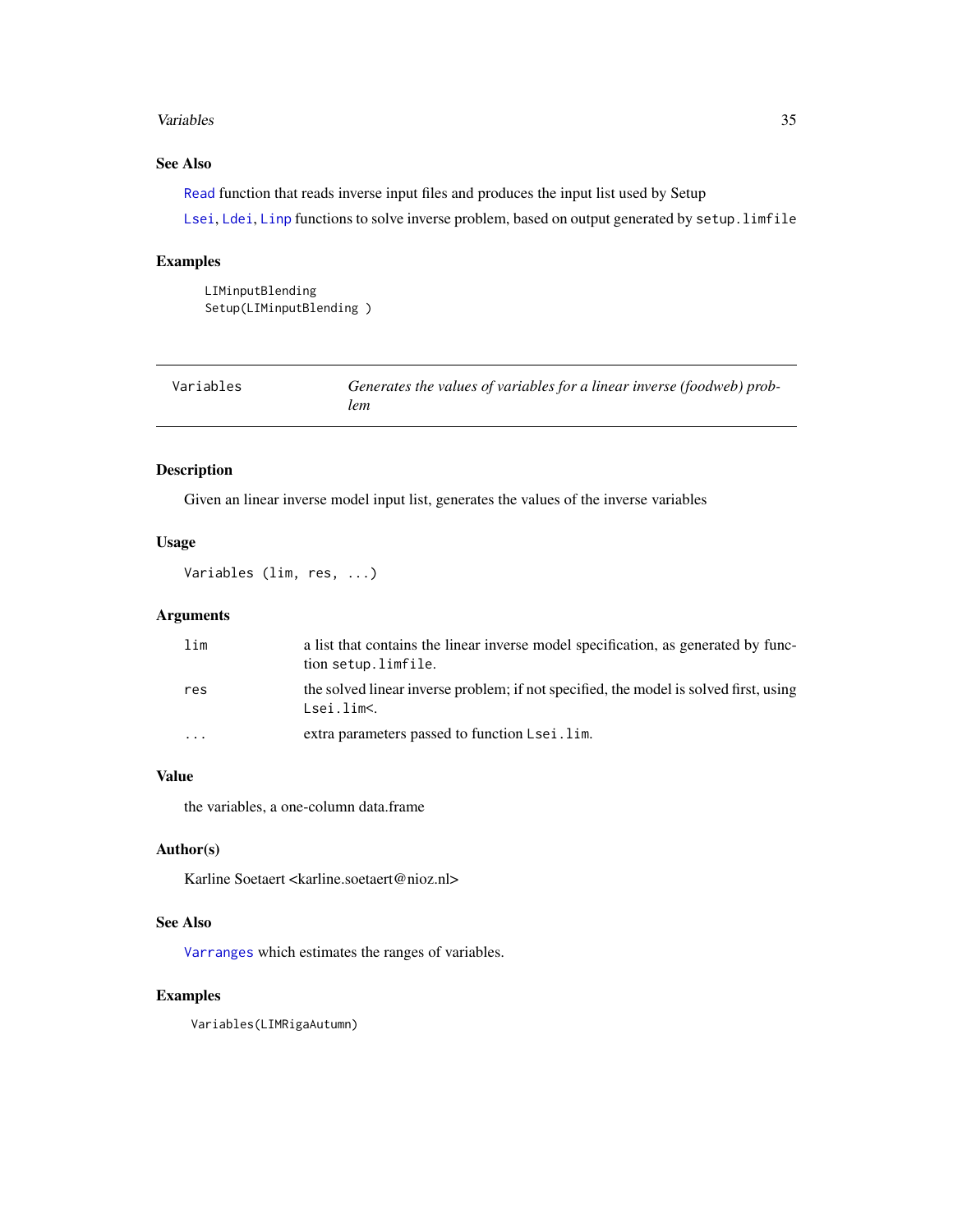<span id="page-35-1"></span><span id="page-35-0"></span>

Given an inverse input list, generates the minimal and maximal values of the variables (linear combinations of unknowns).

## Usage

Varranges(lim, ...)

## Arguments

| lim      | a list that contains the linear inverse model specification, as generated by func-<br>tion setup.limfile. |
|----------|-----------------------------------------------------------------------------------------------------------|
| $\cdots$ | extra arguments passed to function varranges.                                                             |

## Value

a 2-columned vector containing the minimum (column 1) and maximum (column 2) of each variable.

## Author(s)

Karline Soetaert <karline.soetaert@nioz.nl>

## See Also

[Xranges](#page-36-1) which estimates the ranges of unknowns

[Plotranges](#page-27-1) to plot the ranges

## Examples

Varranges(LIMRigaAutumn)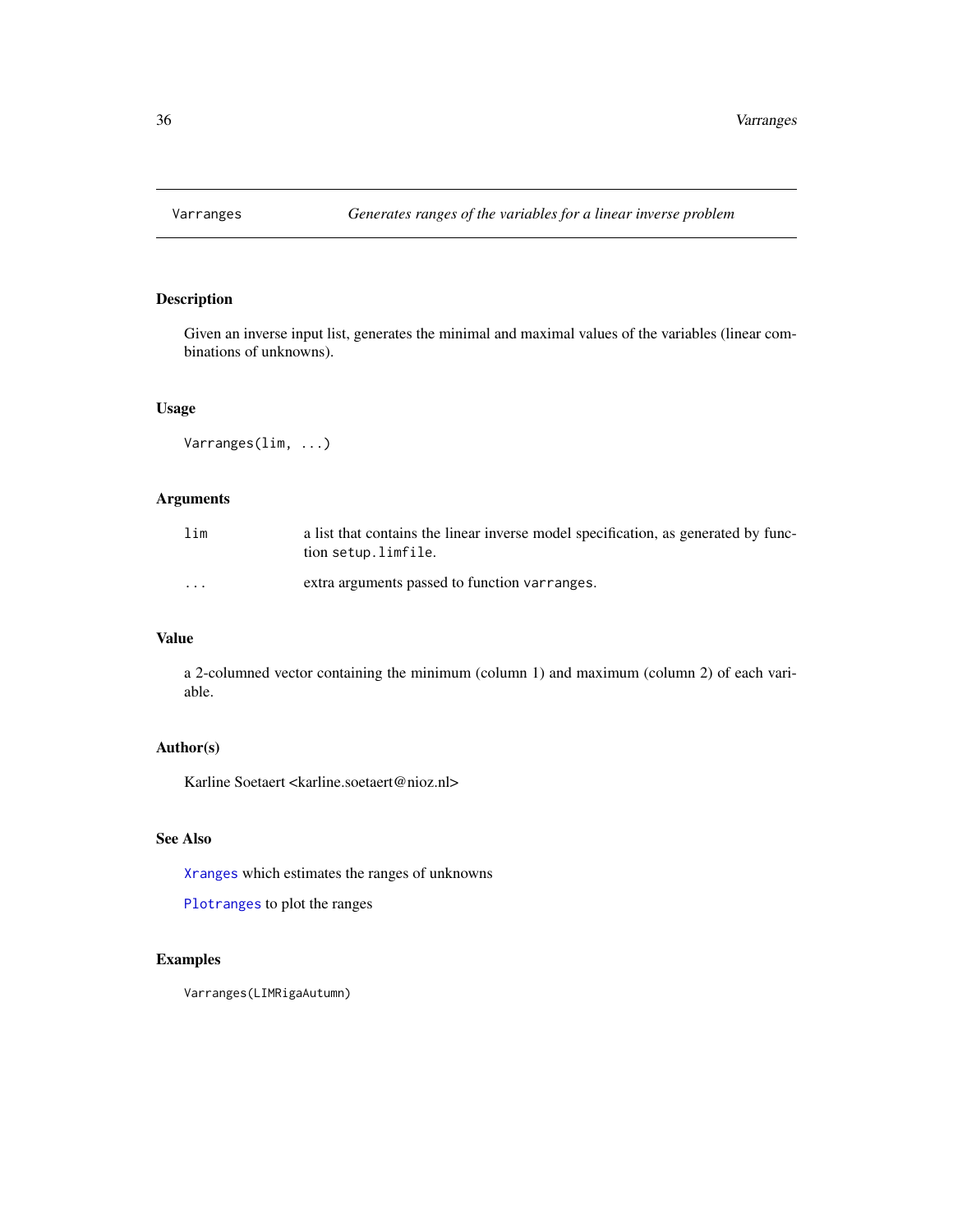<span id="page-36-1"></span><span id="page-36-0"></span>

Given an inverse input list, generates the minimal and maximal values of the unknowns

## Usage

Xranges (lim, ...)

## Arguments

| lim      | a list that contains the linear inverse model specification, as generated by func- |
|----------|------------------------------------------------------------------------------------|
|          | tion setup.limfile.                                                                |
| $\cdots$ | extra arguments passed to function xranges from packagelimSolve.                   |

## Value

a 2-columned vector containing the minimum (column 1) and maximum (column 2) of each unknown.

## Author(s)

Karline Soetaert <karline.soetaert@nioz.nl>

#### See Also

[Varranges](#page-35-1) which estimates the ranges of inverse variables

[Plotranges](#page-27-1) to plot the ranges

function [xranges](#page-0-0) from packagelimSolve

## Examples

```
# ranges
xr <- Xranges(LIMRigaAutumn)
xlim <- range(xr)
# parsimonious
pars <- Lsei(LIMRigaAutumn)$X
# plot
dotchar(x = pars, labels = rownames(xr), xlim = xlim,main = "Riga Autumn ",
        sub = "ranges and parsimonious solution", pch = 16)
cc < -1:nrow(xr)segments(xr[ ,1], cc, xr[ ,2], cc)
```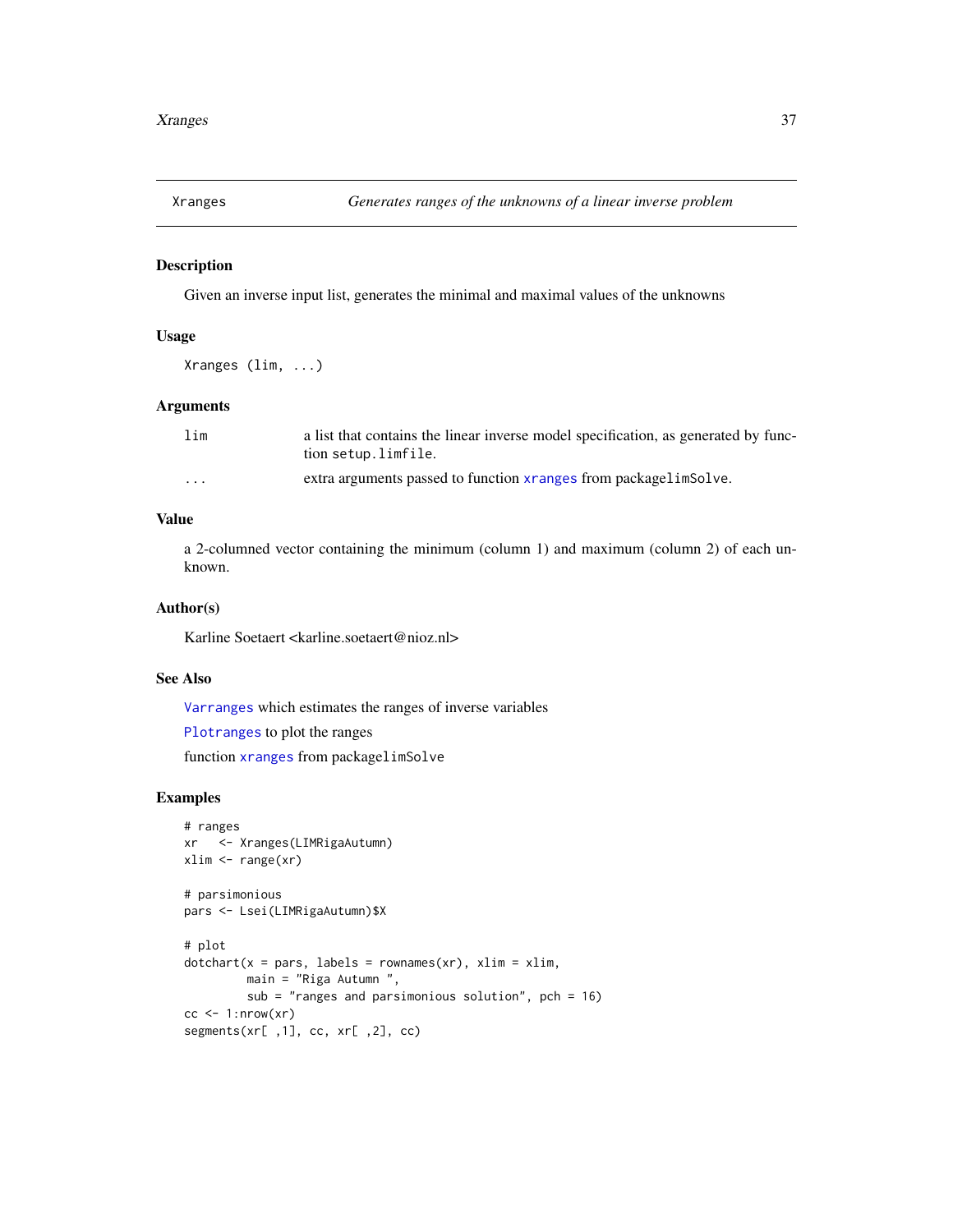<span id="page-37-1"></span><span id="page-37-0"></span>

Given an inverse input list, randomly samples the unknowns, using an MCMC method

#### Usage

Xsample(lim, exact = NULL, ...)

### Arguments

| lim      | a list that contains the linear inverse model specification, as generated by func-<br>tion setup.limfile.                             |
|----------|---------------------------------------------------------------------------------------------------------------------------------------|
| exact    | if not NULL, a vector containing the numbers of the equations to be solved ex-<br>actly; if NULL, all equations are considered exact. |
| $\cdots$ | extra parameters passed to function x sample from packagelim Solve.                                                                   |

#### Details

For overdetermined LIM problems, the inverse equations may be split up in equations which have to be exactly met and other equations which have to be approximated.

exact is a vector with the exact equations

The default settings of xsample will often not do. For instance, the default consists of 3000 iterations (iter) and a jump length of jmp of 0.1. You may need to increase one of those to ensure that the entire solution space has been adequately sampled.

#### Value

a 2-columned vector containing the minimum (column 1) and maximum (column 2) of each unknown.

## Author(s)

Karline Soetaert <karline.soetaert@nioz.nl>

## References

Van den Meersche K, Soetaert K, Van Oevelen D (2009). xsample(): An R Function for Sampling Linear Inverse Problems. Journal of Statistical Software, Code Snippets, 30(1), 1-15.

<http://www.jstatsoft.org/v30/c01/>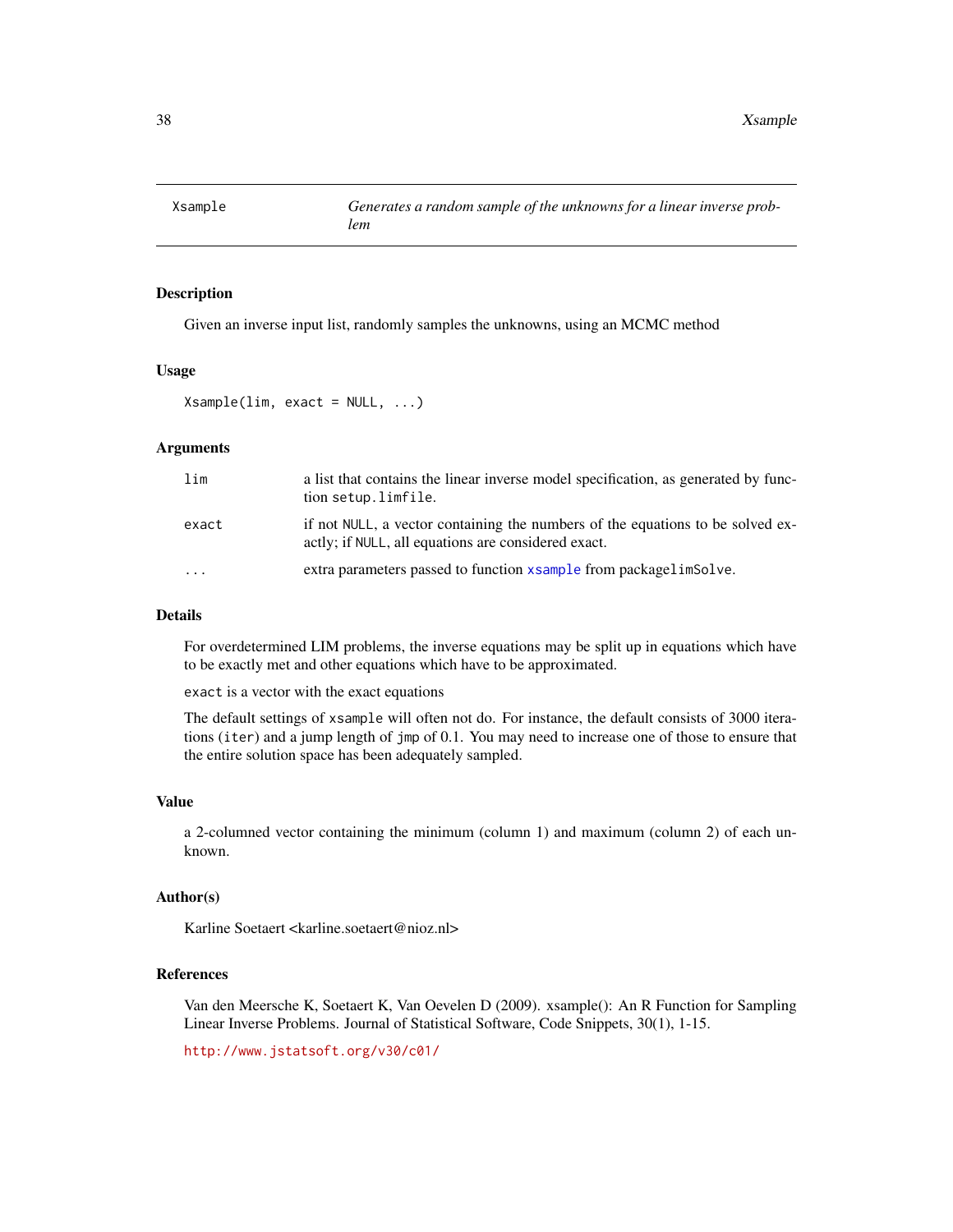#### <span id="page-38-0"></span>Xsample 39

## See Also

[Varranges](#page-35-1) which estimates the ranges of inverse variables

[Plotranges](#page-27-1) to plot the ranges

function [xsample](#page-0-0) from packagelimSolve

## Examples

```
# sample solution space
 xs <- Xsample(LIMRigaAutumn, iter = 500, jmp = 5)
  # remove flows that are invariable (sd=0)
 xs \leftarrow xs[ ,-which(apply(xs, 2, sd) == 0 )]
  #pairs plot
  pairs(xs, gap = 0, pch = ".", upper.panel = NULL)
```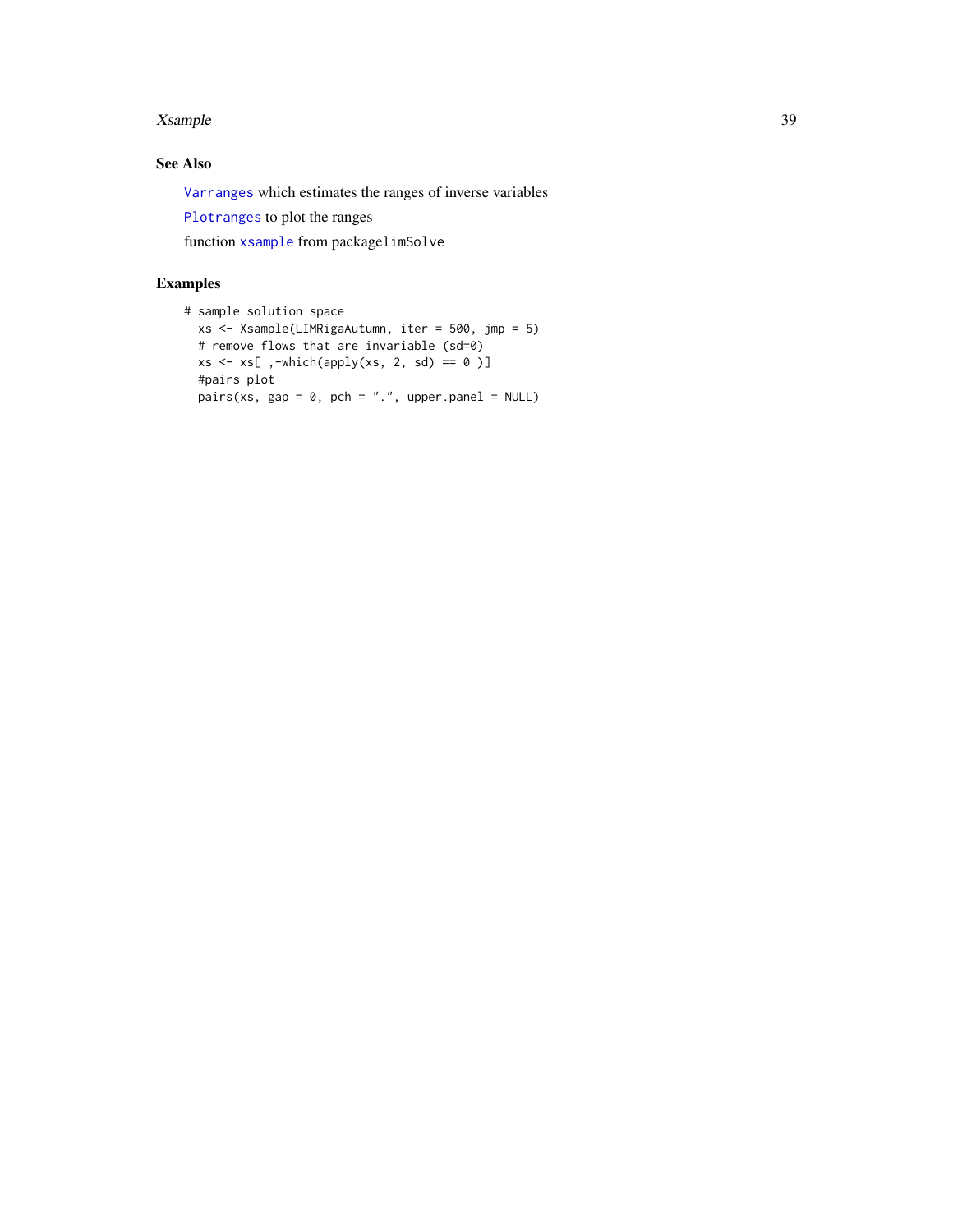# <span id="page-39-0"></span>Index

∗Topic IO PrintMat, [30](#page-29-0) Read , [31](#page-30-0) Setup, [33](#page-32-0) ∗Topic algebra Ldei, [6](#page-5-0) Linp , [24](#page-23-0) Lsei , [26](#page-25-0) ∗Topic array Ldei, [6](#page-5-0) Linp, [24](#page-23-0) Lsei , [26](#page-25-0) ∗Topic datasets FILERigaAutumn , [4](#page-3-0) LIMBlending, [8](#page-7-0) LIMBrouageMudflat, [10](#page-9-0) LIMCaliforniaSediment , [11](#page-10-0) LIMCoralRockall , [13](#page-12-0) LIMEcoli , [14](#page-13-0) LIMEverglades, [16](#page-15-0) LIMRigaAutumn, [18](#page-17-0) LIMRigaSpring, [19](#page-18-0) LIMRigaSummer, $20$ LIMScheldtIntertidal, [21](#page-20-0) LIMTakapoto, [23](#page-22-0) ∗Topic hplot Plotranges, [28](#page-27-0) ∗Topic optimize Ldei, [6](#page-5-0) Linp, [24](#page-23-0) Lsei , [26](#page-25-0) Varranges , [36](#page-35-0) Xranges , [37](#page-36-0) Xsample , [38](#page-37-0) ∗Topic package LIM-package, [2](#page-1-0) ∗Topic utilities Flowmatrix, [5](#page-4-0) PrintMat, [30](#page-29-0)

Setup, [33](#page-32-0) Variables , [35](#page-34-0) Varranges , [36](#page-35-0) Xranges , [37](#page-36-0) Xsample , [38](#page-37-0) FILERigaAutumn , [4](#page-3-0) Flowmatrix , *[3](#page-2-0)* , [5](#page-4-0) Ldei , *[3](#page-2-0)* , [6](#page-5-0) , *[25](#page-24-0)* , *[27,](#page-26-0) [28](#page-27-0)* , *[35](#page-34-0)* ldei , *[7](#page-6-0)* LIM *(*LIM-package *)* , [2](#page-1-0) LIM-package, [2](#page-1-0) LIMBlending, [8](#page-7-0) LIMBrouageMudflat, [10](#page-9-0) LIMCaliforniaSediment, [11](#page-10-0) LIMCoralRockall, [13](#page-12-0) LIMEcoli , *[9](#page-8-0)* , [14](#page-13-0) LIMEverglades, [16](#page-15-0) LIMinputBlending *(*LIMBlending *)* , [8](#page-7-0) LIMRigaAutumn , *[5](#page-4-0)* , [18](#page-17-0) , *[20](#page-19-0) , [21](#page-20-0)* , *[23](#page-22-0)* LIMRigaSpring , *[18](#page-17-0)* , [19](#page-18-0) , *[21](#page-20-0)* LIMRigaSummer , *[11](#page-10-0) [–13](#page-12-0)* , *[17,](#page-16-0) [18](#page-17-0)* , [20](#page-19-0) , *[22](#page-21-0)* LIMScheldtIntertidal, [21](#page-20-0) LIMTakapoto , *[9](#page-8-0)* , *[11](#page-10-0) [–13](#page-12-0)* , *[17,](#page-16-0) [18](#page-17-0)* , *[20](#page-19-0)[–22](#page-21-0)* , [23](#page-22-0) Linp, [3](#page-2-0), [7](#page-6-0), [24](#page-23-0), [28](#page-27-0), [35](#page-34-0) linp , *[24](#page-23-0) , [25](#page-24-0)* Lsei , *[3](#page-2-0)* , *[7](#page-6-0)* , *[25](#page-24-0)* , [26](#page-25-0) , *[35](#page-34-0)* lsei , *[27,](#page-26-0) [28](#page-27-0)* Plotranges , *[3](#page-2-0)* , [28](#page-27-0) , *[36,](#page-35-0) [37](#page-36-0)* , *[39](#page-38-0)* plotweb , *[6](#page-5-0)* PrintMat, [30](#page-29-0) Read , *[3](#page-2-0) , [4](#page-3-0)* , *[9](#page-8-0) [–11](#page-10-0)* , *[17](#page-16-0)[–20](#page-19-0)* , *[22](#page-21-0) , [23](#page-22-0)* , [31](#page-30-0) , *[35](#page-34-0)* Setup , *[3](#page-2-0) , [4](#page-3-0)* , *[9](#page-8-0) [–13](#page-12-0)* , *[15](#page-14-0)* , *[17](#page-16-0)[–23](#page-22-0)* , *[32](#page-31-0)* , [33](#page-32-0)

Variables , *[3](#page-2-0)* , [35](#page-34-0) Varranges , *[3](#page-2-0)* , *[35](#page-34-0)* , [36](#page-35-0) , *[37](#page-36-0)* , *[39](#page-38-0)*